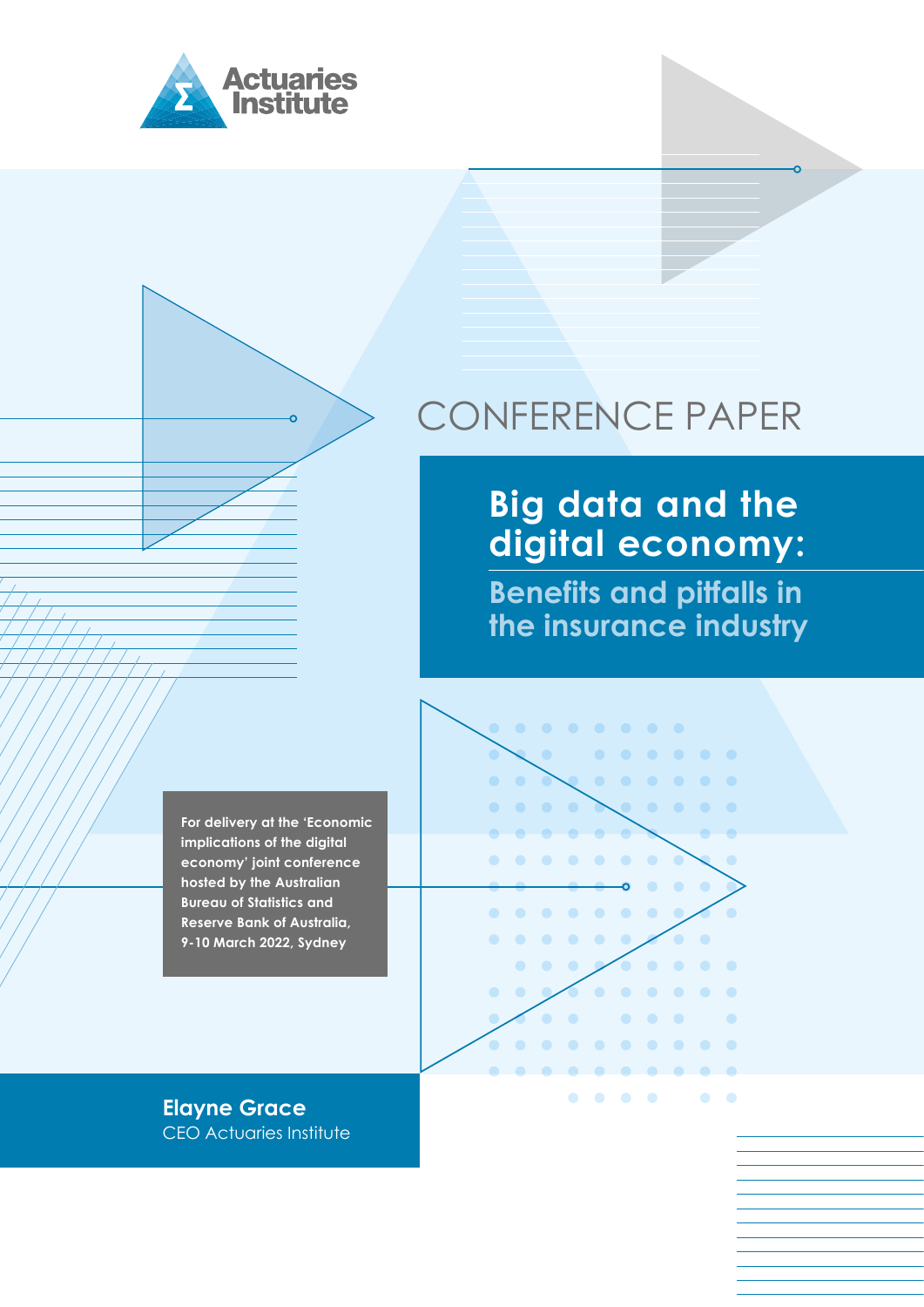

**Elayne Grace** is the Chief Executive of the Actuaries Institute, the professional body representing actuaries in Australia. The Institute oversees education qualification and lifetime learning for the profession, sets professional standards and is a key contributor to public policy across the broad range of sectors in which actuaries have expertise. Elayne's drive has resulted in key research into aged care, big data, climate change, governance, longevity risk and retirement, mental health, and intergenerational equity.

Elayne has 25 years' international experience with leading consulting firms and major insurers, including as a leader of some of the earliest collaborations between business, scientists and NGOs on climate change and risk. She has provided strategic, economic and financial advice on mergers and acquisitions, valuations, product development, strategy development, international governance and emerging risks. She has been an adviser on a Commonwealth Treasury expert panel and to the Indigenous Land Corporation Board on the long-term sustainability of its investments.

She has been recognised in The Australian Financial Review 100 Women of Influence (2019) awards and Voice Project Best Workplace (2021) awards for exceptional levels of employee engagement and satisfaction. Elayne is a graduate of the Australian Institute of Company Directors and a Fellow of the Institute of Actuaries and of the Institute and Faculty of Actuaries (UK).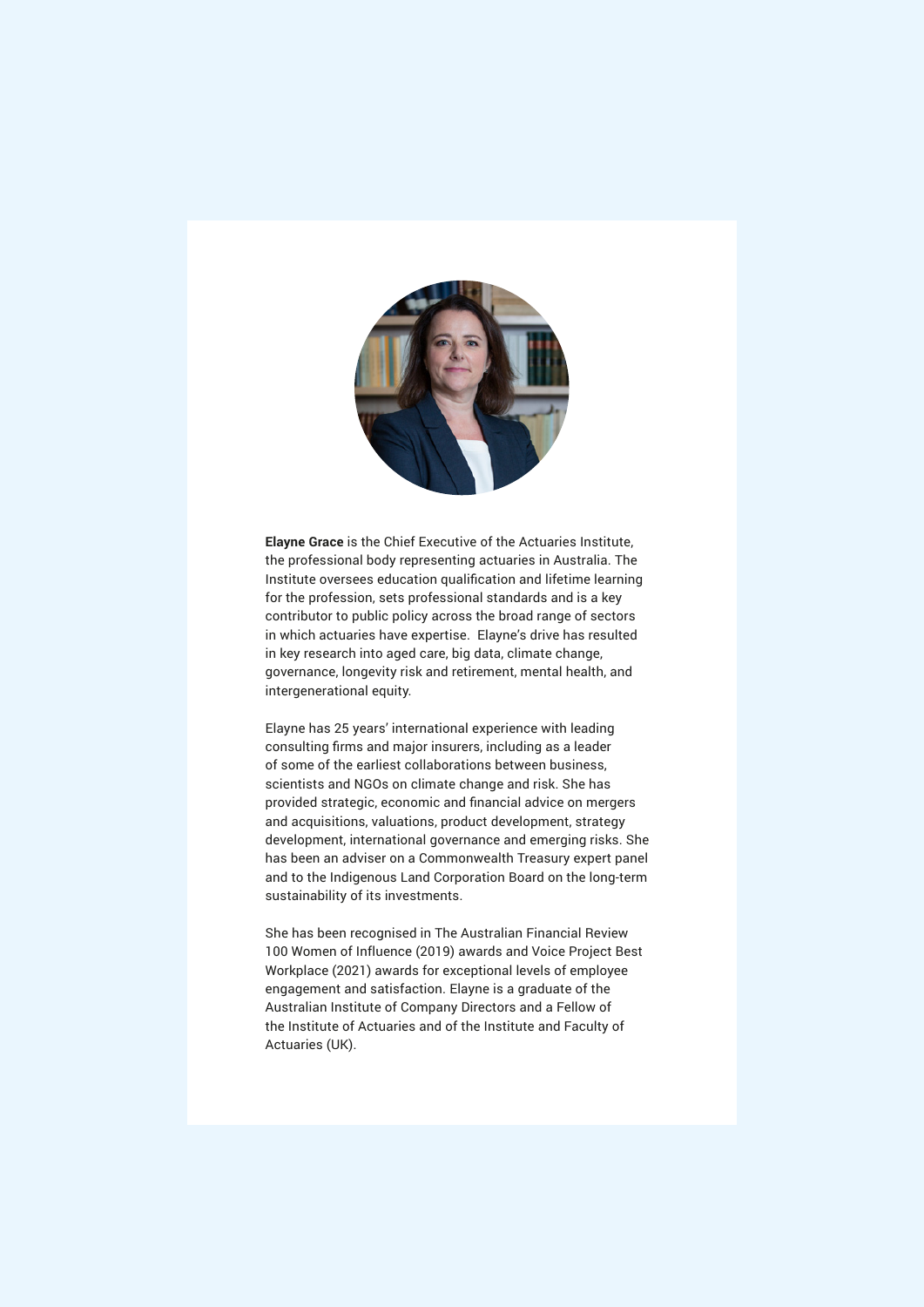# **Contents**

| <b>Executive summary</b> |                                                  |                                                                                                            | 4      |
|--------------------------|--------------------------------------------------|------------------------------------------------------------------------------------------------------------|--------|
| 1                        | <b>Context</b><br>Managing data in a 'big' world |                                                                                                            | 5<br>6 |
| 2                        |                                                  |                                                                                                            |        |
|                          | 2.1                                              | Can you have too much data?                                                                                | 6      |
|                          | 2.2                                              | Challenges of integrity                                                                                    | 7      |
|                          | 2.3                                              | Sharing of data                                                                                            | 8      |
|                          | 2.4                                              | Regulating the use of data                                                                                 | 8      |
| 3                        | Algorithms and new data analytic techniques      |                                                                                                            | 9      |
|                          | 3.1                                              | <b>Potential benefits</b>                                                                                  | 9      |
|                          | 3.2                                              | Potential harms                                                                                            | 10     |
| 4                        | The wholesale re-pricing of risk                 |                                                                                                            | 10     |
|                          | 4.1                                              | Consequences                                                                                               | 10     |
|                          | 4.2                                              | Risk signaling                                                                                             | 11     |
|                          | 4.3                                              | Policy responses for the under- and<br>un-insureds                                                         | 11     |
| 5                        | <b>Digital fulfilment</b>                        |                                                                                                            | 13     |
|                          | 5.1                                              | Aggregator and comparator sites for<br>sales fulfilment                                                    | 13     |
|                          | 5.2                                              | Fintech and Insurtech                                                                                      | 14     |
|                          | 5.3                                              | Internet of Things, smart sensors and<br>telematics                                                        | 15     |
|                          | 5.4                                              | Parametric insurance                                                                                       | 15     |
| 6                        |                                                  | <b>Regulatory implications</b>                                                                             | 16     |
|                          |                                                  | <b>Appendix A -</b><br>Non-traditional data and analytics to<br>investigate the gig economy                | 17     |
|                          |                                                  | Appendix B-<br>The data and analytics rich investment valuation<br>approach to improve government services | 18     |
|                          | <b>References</b>                                |                                                                                                            | 19     |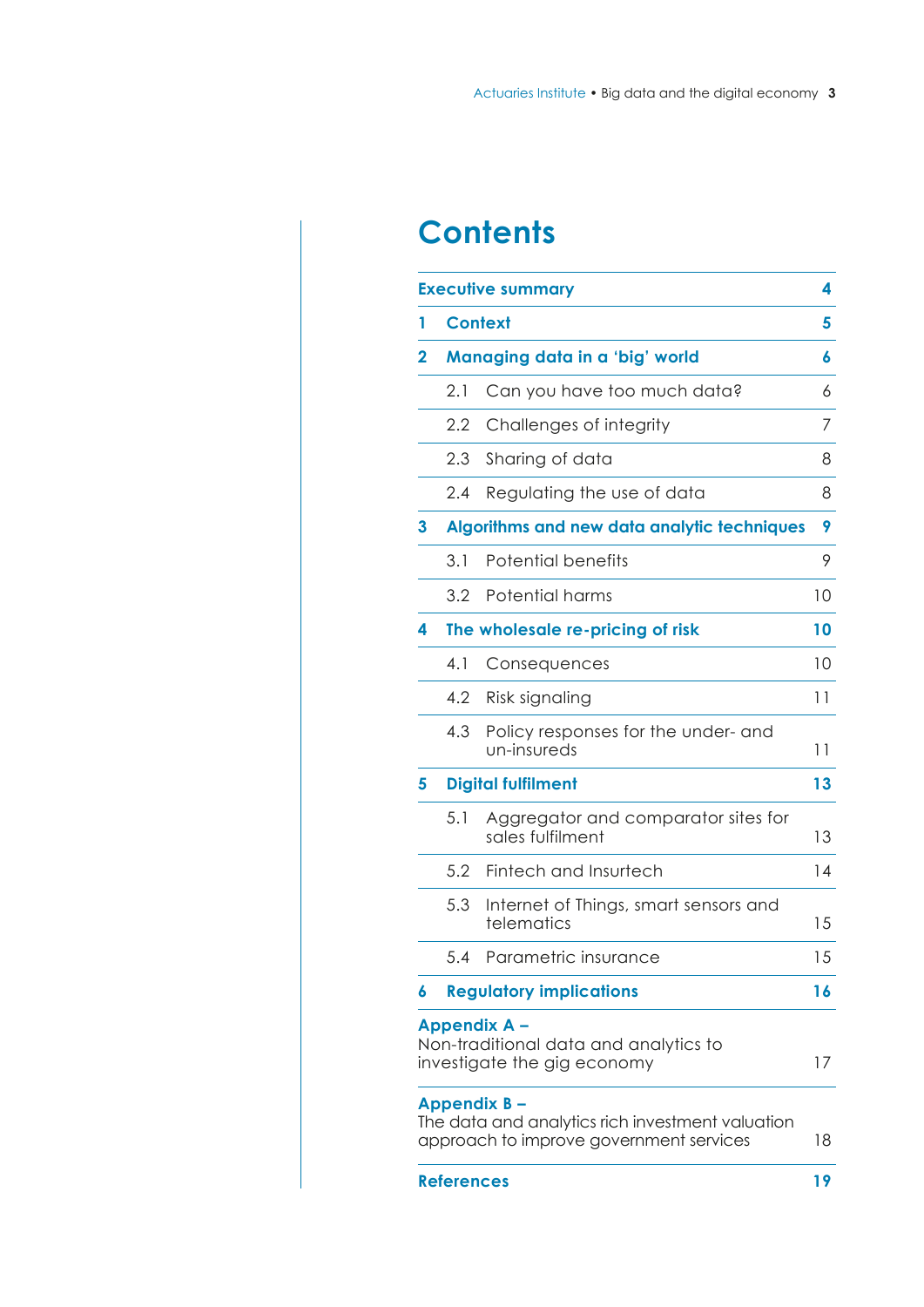# <span id="page-3-0"></span>**Executive summary**

In 2022, the transformation of Australia's economy and more businesses into data businesses is introducing a new world order. More businesses are reliant on data, analytics and Artificial Intelligence (AI). This shift reflects the fact that every company is, in many ways, a data and analytics company.

As Forbes magazine stated two years ago when Nike hired a tech executive to head the global sportwear brand: '...this has been widely seen as a signal that Nike … is becoming a tech company, or more specifically, … "a tech company that happens to sell shoes and apparel"'.**<sup>1</sup>**

Since at least the 18th century**<sup>2</sup>**, actuaries (often referred to as the original data scientists) have used data, statistics, commercial acumen and, more recently, computing power and algorithms to support businesses. But actuaries are also well placed to ask: what are the implications when digitalisation becomes ubiquitous? Our professional standards require us to consider the public interest. In excitement over what is possible, people sometimes forget to ask: 'just because we can, should we?'

Data can help us understand behaviour, predict outcomes, assess risk, manage financial uncertainty and ensure the value chain equitably represents risk, cost and efficiencies. It allows for the frictionless transfer of information, underpinning fully competitive markets. It allows for deeper understanding of the driving forces behind sustainability; it is a catalyst for innovation and the growth of new sectors.

When we talk about AI and machine learning algorithms that are critical to enabling digitalisation, we know that extremely complex patterns in data, which humans might find challenging or impossible to uncover, can transform lives for the better. Data can influence every sector of the economy, from retail, critical infrastructure like energy, telecoms and public transport, to financial services and social structures like superannuation and disability and health insurance, changing lives.

But what is acceptable as risks are shifted?

While actuaries work in many of sectors of the economy, this paper focuses on insurance as there are ready case studies to draw upon and make the public policy issues come alive. For example, how do we ensure that an insurance company, using data from a telematic device, prices a higher-risk provisionally licensed (p-plate) driver appropriately?

Should the insurer use premium price signals? Should the insurer tell the contract holder (usually the parent) about risky driving? What is the right mix of signals that results in less risky behaviour, while privacy is maintained? What happens when consumers cannot control all their risks? Should they be priced out of markets? Or subsidised? By whom?

Even within insurance the challenges differ by line of business. The issues in life insurance with data from genetic testing differ from those to using data from social media feeds, and those differ again to the challenges in home buildings insurance and climate change.

The bigger the data, the more safeguards Australians will need. There are important questions around fairness and equity that we must address. The opportunities are vast. We are optimistic.

The velocity at which the market is developing should not be an impediment, but a speed bump along the road. The Institute is exploring how the benefits of digitalisation can be harnessed while minimising the harms. This is not a trivial task.

As actuaries we urge:

- $\bullet$ a review of the legal framework around the digital economy. We recommend an expert group be convened to discuss and develop a consensus on what broad principles need to be enshrined in law – and, importantly, what guidance needs to be provided to firms, consumers and professions;
- $\bullet$ mechanisms that ensure standards remain broadly aligned with social norms and expectations;
- $\bullet$ business cultures that are tailored to the responsible use of data and digital technologies;
- care and consideration for the 'haves' and 'have-nots',  $\bullet$ or those excluded from the digital economy –

Orad (2020).

In 1762 the Society for Equitable Assurances on Lives and Survivorship (now Equitable Life) was formed in London and used a scientifically based and mathematically calculated premium rating system for long-term life insurance policies.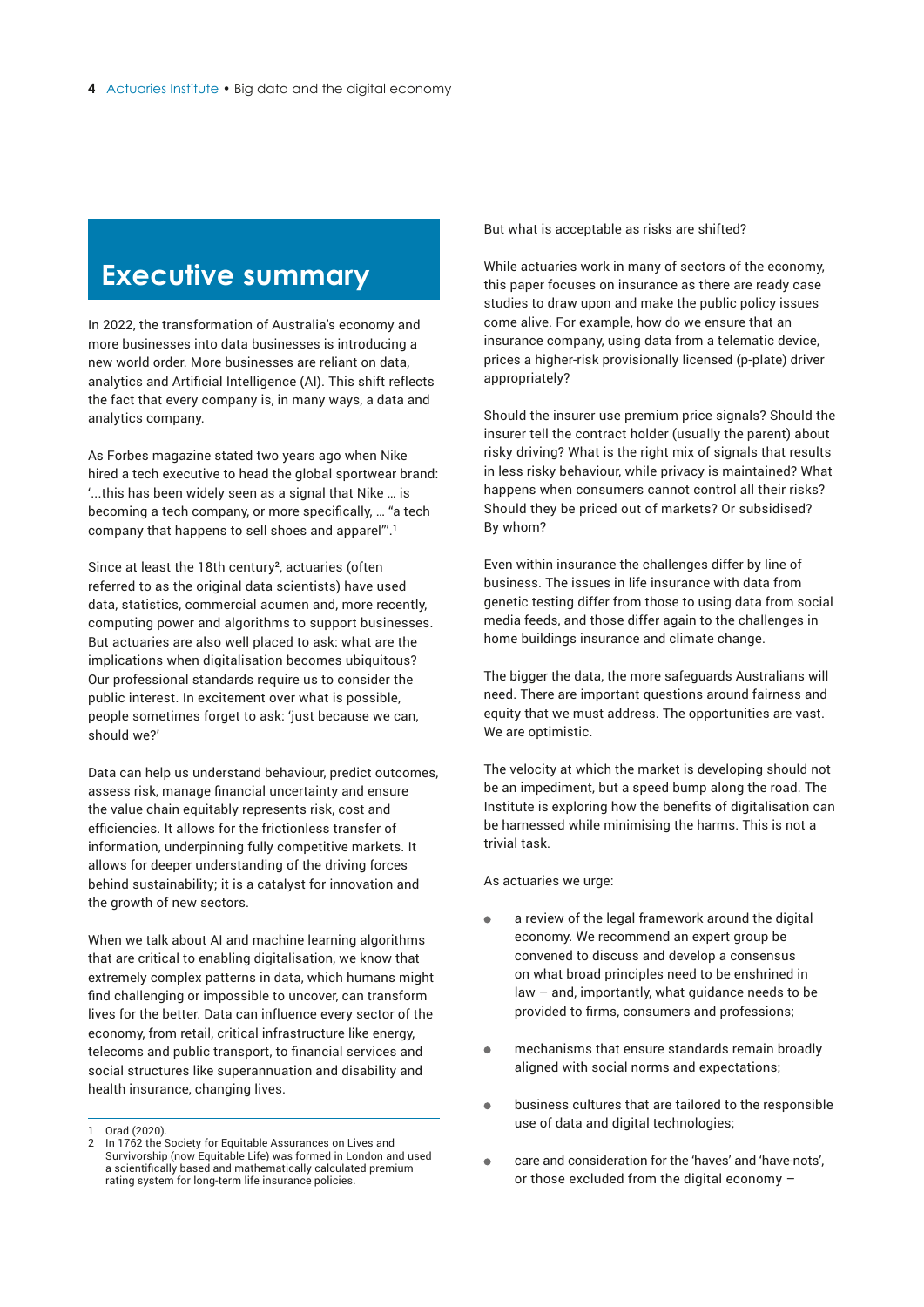1

<span id="page-4-0"></span>businesses, in terms of their capability to use and access data, and consumers in terms of the quality of their digital identity and their ability to use this in the modern economy; and

safety nets for vulnerable members of society, including those excluded from the digital economy. Consumers cannot control all risks.

Digital transformation affords Australians unparalleled opportunities. Incumbent upon us is maximising the benefits for society as we embrace those opportunities.

# **Context**

Digitalisation is a vast topic, as evidenced by the breadth of the sessions and papers at this conference. As such this paper is necessarily high level. We focus on digitalisation in terms of big data (the input, Section 2), algorithms and data analytic techniques, key new tools for businesses and agencies to optimise their operations (Section 3), the wholesale repricing of risk that big data can cause (a major consequence, Section 4), and the increasing use of the internet and other digital channels as an enabler (for innovation including customer fulfilment, Section 5). This degree of change also necessitates a discussion about consumer expectations and protections and regulatory implications (Section 6). These are the immediate and most prominent manifestations of digitalisation encountered by actuaries with implications for consumers. They raise numerous important public policy issues, some of which we discuss, noting that proper analysis of each issue could be an extensive paper in itself.

Digitalisation is ubiquitous. The digital economy is bringing new business models, new social norms and new partnerships. Although many actuaries are integrally involved in retail, loyalty programs, energy, telcom and government services, this paper focuses largely on the implications in life and general insurance. While it does so mostly with a consumer lens, this necessarily includes implications for businesses in those sectors and for government (as insurance goes to the heart of public resilience).

Actuaries are often referred to as the 'original data scientists'. Since at least the 18th century, the profession has been critical to insurance companies by using data, statistics, commercial acumen and – in more recent decades – modern computing power and algorithms. Actuarial foundations have made us well placed to take advantage of this new era. Actuaries have also played an important risk management role in organisations, including in prudential and regulatory roles in the financial sector.

Actuaries are heavily involved in digital innovation and very enthusiastic about the changes this can bring to our economy and the significant benefits on offer. Our professional standards require us to consider the public interest and therefore we seek to consider the ethical and public policy implications of this new digital economy. A greater awareness now exists that the potential harms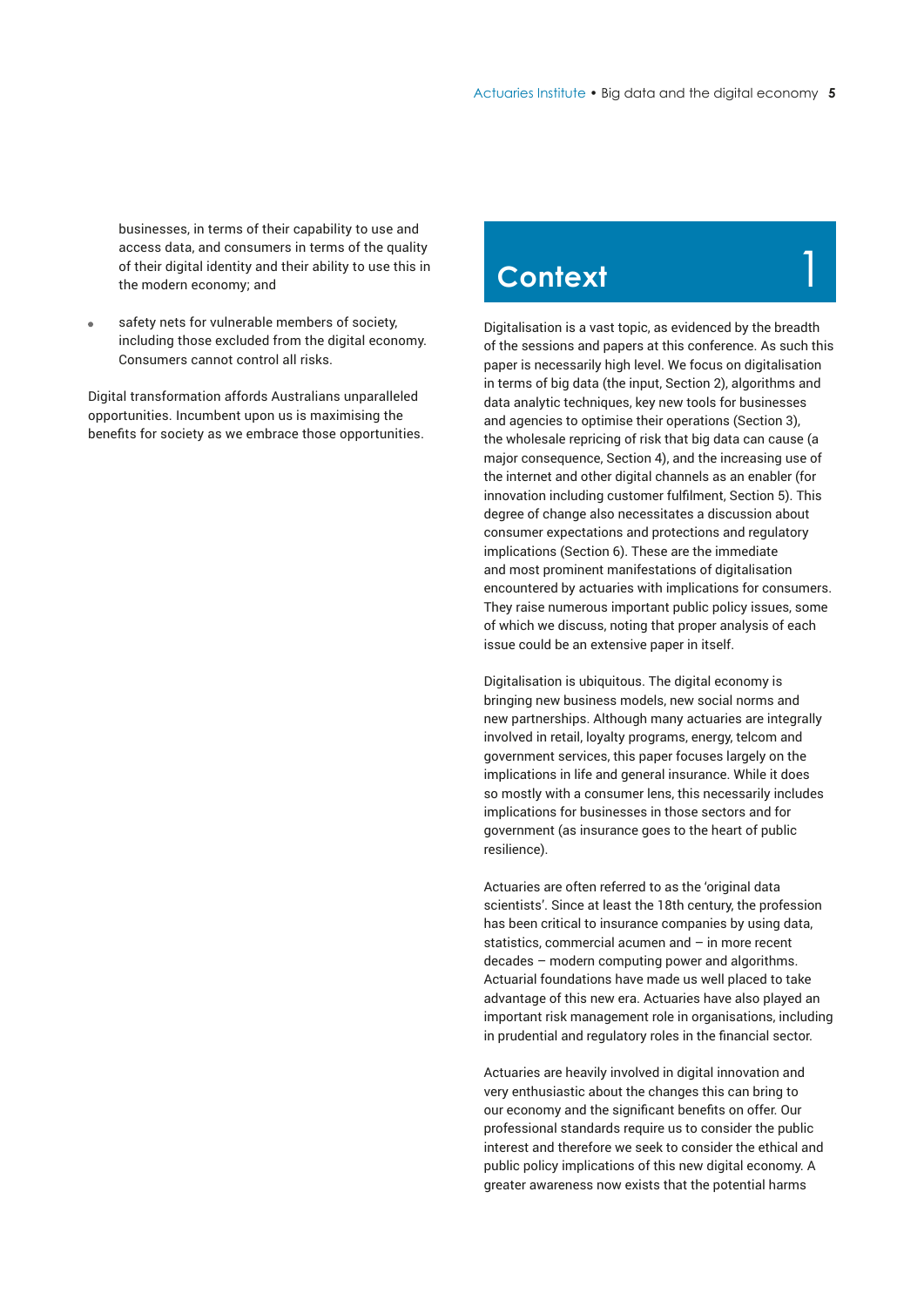<span id="page-5-0"></span>of digitalisation, and particularly Artificial Intelligence (AI) systems and other forms of automation, need to be managed.

The Institute is exploring how the benefits of digitalisation can be harnessed while minimising the harms. This is not a trivial task.

Understanding harms is particularly complex. It includes understanding if some are unavoidable or affect communities differently. Where these must be traded-off, it requires consideration of how to strike a 'fair' balance. Wide stakeholder input is required to assess what is considered 'fair'.

Understanding benefits is also challenging, especially if the benefits are not foreseeable, as is often the case with technological innovation.

All stakeholders must keep up with the sheer pace of change and diversity of skills required to properly consider these challenges. We must act with pace and work together to ensure there is a strong public policy infrastructure striking the right balance of harnessing benefits and minimising harms.

This paper poses many questions and issues, and some guidance on areas that need to be considered as potential solutions are created. This is deliberate – solutions to many of these issues are challenging and must involve multiple stakeholders of which we are but one. We hope by highlighting some areas we consider important this may help work towards solutions that improve societal outcomes.

# **Managing data in a 'big' world**

Popularised as 'Big data', the last decade has seen a massive increase in the volume, velocity and variety of data sets available to be accessed, linked, shared and used. This opens opportunities for new business models, partnerships, social expectations and delivery of datadriven decisioning systems which were hypotheticals only five years ago. It also introduces the risk of 'outages' and cyber attacks with ransom attacks happening every 11 seconds compared to every 40 seconds just a few years ago.**<sup>3</sup>** A change in mindset about data is becoming essential.

2

#### **2.1 Can you have too much data?**

Perhaps the most significant social change in the big data era has been the ownership and analysis of big data by well-funded organisations and the reduction – in some cases removal – of historical data scarcity. Certainly data, or lack of access to it, has historically been a key commercial differentiator in general and life insurance. The collection of data was difficult, storage expensive, and analysis manual and time consuming. This meant data was scarce and valuable and our attitudes tended to reflect this – more data was usually seen as a good thing, if only one could get it.

This has now fundamentally changed. In the modern era, we are instead faced with the prospect of almost limitless volumes and types of data, readily available, reused and processed at almost zero cost. If the data we need does not exist, we are usually able to collect it. The possibilities are endless.

Since we are no longer in a position of scarcity, this requires a mindset shift from users of data. In an era of abundance, rather than seeking ever more data, we need to instead start asking ourselves which new data should be collected?

In our excitement over what is now possible, we often forget to ask such a 'big' question. It must be asked, not just by the regulators or Chief Data Ethics Officers, but by all practitioners of data. Just because something is technically possible, this does not mean it ought to be created – we must always be asking 'should we', as well as 'can we', particularly when 'can we' is now so often a 'yes'.

<sup>3</sup> Morgan (2020).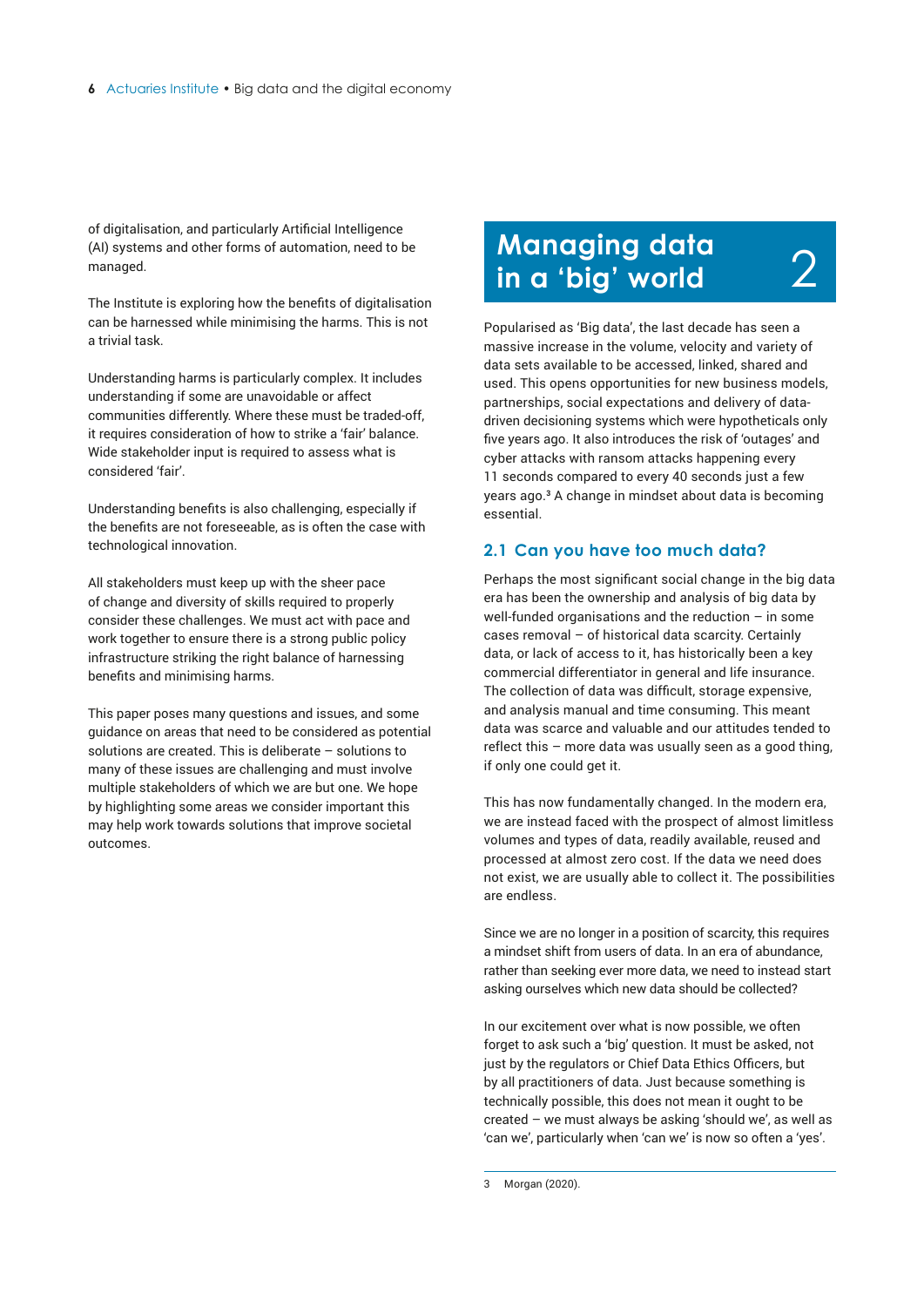#### <span id="page-6-0"></span>**2.2 Challenges of integrity**

Today's digital economy produces vast troves of data which are used in all sorts of ways to understand behaviours, predict outcomes, assess risk and manage financial uncertainty to help ensure the value chain for all types of goods and services is efficient and effective.

Previously untapped sources of data provide new powerful and insightful inputs into decision-making that stakeholders have never had before. Examples include:

- data from telematics devices and smart devices are increasingly used by insurers to better understand the risk of an individual consumer in motor and life insurance**<sup>4</sup>**;
- data gleaned from satellites is informing home insurer assessments of natural disaster risk**<sup>5</sup>**;
- private proprietary financial transaction data is being used to enrich the understanding of the characteristics of a market**<sup>6</sup>**; and
- discrete data sets are being matched to get a holistic view of customers, sometimes longitudinally, from anywhere in the consumer staples and discretionary sectors through to government services (which by nature are often insurance-like)**<sup>7</sup>**.

Clearly the possibilities for adding further data sources as inputs are almost endless in a digitalised environment. But the age-old issues around accuracy, validity and reliability remain fundamental to ensuring model – and

- 5 Some insurers use currently available weather data for parametric insurance policies. The final recommendations of the Royal Commission into National Natural Disaster Arrangements included calls for greater provision of more granular weather data. The Government's response included tasking these to a new National Recovery and Resilience Agency. Further details of specific desirable information for insurers is included in Actuaries Institute (2020a).
- 6 Companies such as Quantium aggregate customer financial transaction data to draw such insights. An application to public policy is provided in Actuaries Institute (2020d) to gaining insights about the gig economy. Further information is in Appendix A.
- Under the NSW Government Data Strategy, the State Government has connected data from different sources to assist in its COVID-19 pandemic management. Another example is the investment valuation approach, which relies on longitudinal time series data sets about how individuals have accessed different government services and the outcomes that have followed, and is now embedded in the work of the Department of Social Services at the Commonwealth level and in some State government agencies. Further details are provided in Appendix B.

hence decision – integrity. 'Garbage-in-garbage-out' is reinforced, not removed, as the world becomes more data driven.

Data integrity is perhaps one of the largest challenges to the responsible adoption of new data sources in decisions. While some new data sources may be of excellent integrity, some will not, and this may not always be obvious. Take the above telematic example, which shows how easy it is to get inaccurate readings. A phone may be dropped within a car, but this accelerometer reading does not mean the car has crashed. A person may have gaps in their smartwatch data when they forget to wear it at the gym, but the exercise has still occurred. Or alternatively, a person may attempt deliberate fraud – asking another person to wear their smartwatch when on a run. Other examples abound. It is far from clear that new sources of data are always of sufficient integrity to be used for material decisions. Care is needed; lack of integrity is not easily identified, and regularly requires cross-functional teams to collaborate.

As data becomes more readily available, the prospect of accidental incorrect use increases. While this is effectively a problem of integrity, it is also central to the care that data users need to take, and show they are taking, to understand what the data is representing. Definitions of what at face value is the same variable may differ between similar datasets, or alternatively users may ascribe their own incorrect inference on what the data represents.

For example, recording and using as data a sale to a consumer following a direct marketing campaign does not necessarily mean that the sale was caused by the campaign – the person may have been intending the purchase anyway. Using that model to determine the value of future campaigns could lead to value destruction. In this case, the sale data did not represent the information it was purported to represent (positive campaign influence on a consumer).

Data integrity is integral to driving value from big data. Without a conscious effort to validate integrity, increased data may hinder rather than help effective decision-making. At worst, this may lead to incorrect decisions that destroy organisational value and, potentially, cause consumer harm.

<sup>4</sup> For example, Youi motor insurer is using telematics to inform its risk assessments and AIA is using data from smartwatches to inform its risk assessment of customer lifestyle.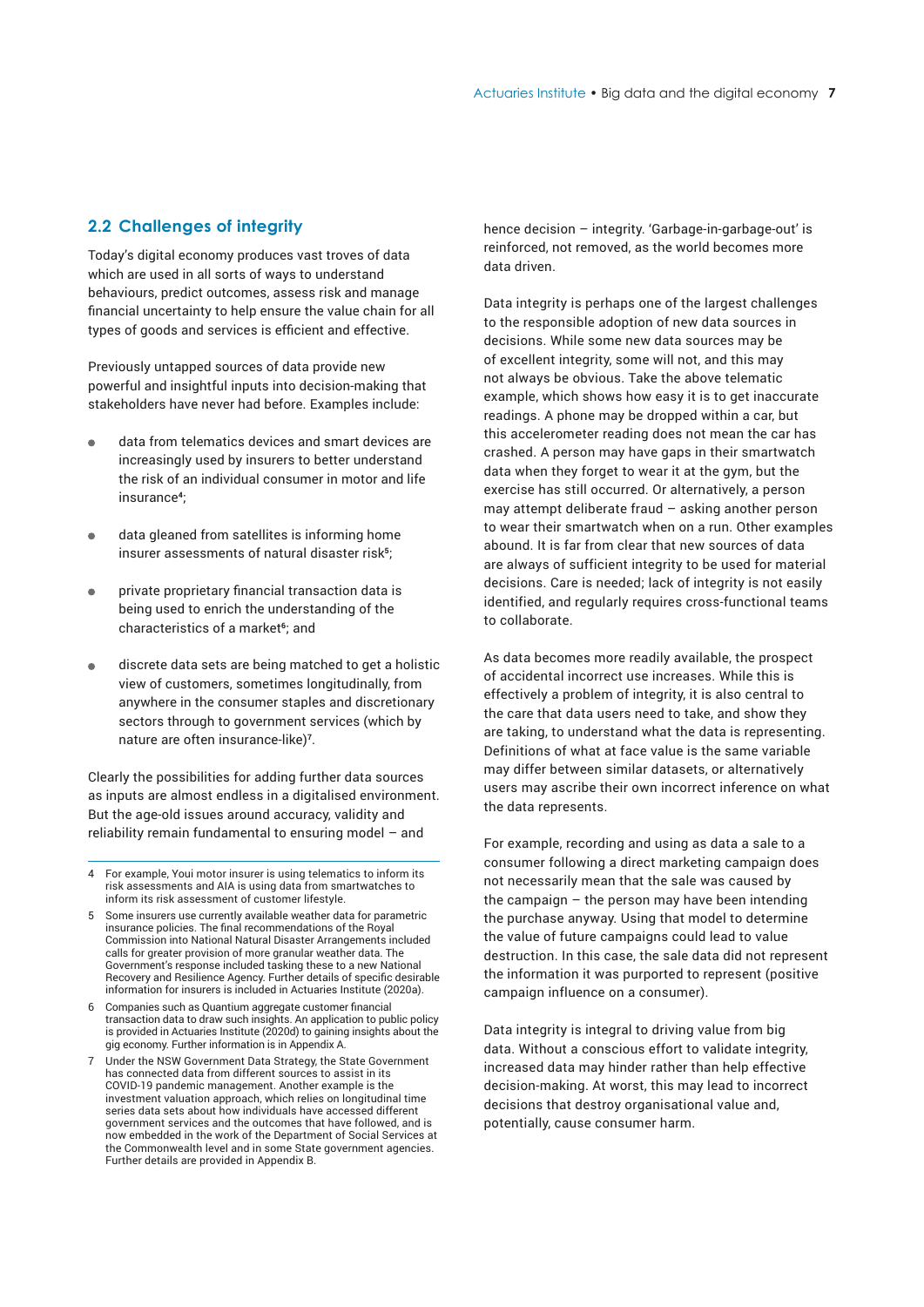#### <span id="page-7-0"></span>**2.3 Sharing of data**

Once data is collected, we must also ask questions such as: Who owns the data? Who can utilise the data, and for what purpose? How should it be collated and shared more widely?

At a minimum, it requires consideration of intellectual property ownership of the data and, potentially, the facts that the data pertain to. Equally, consideration should also be given to whether sharing of it can improve (or detrimentally impact) the wellbeing of particular members of society, or society as a whole.

The Consumer Data Right in Australia is one example of how this might be solved – placing the power in the hands of the consumer as to whether their data is shared and with whom. Similar regimes are emerging around the world, though they are generally still at an early stage of implementation.

While many such regimes focus on the consumer's own data, or products built on that data, they expose important fairness questions. As the open data movement is also being explored in the public sector in many countries, monitoring will be required to balance the benefits and risks and see it emerge as successful. Putting some form of choice and control in the hands of the consumer about their own data and its use is critical. Educating our society to actively manage that is a key part of that choice and control.

As a general principle, the Institute supports enhanced access to public and private data, provided suitable safeguards are in place. There are numerous broad economic advantages that could be fostered by expanding access to data.

In general, competition and innovation are fostered in environments where there is frictionless information, deep understanding of risk and opportunity, and freely available channels for engagement and product or service delivery. The extent of current Fintech and Insurtech activity is illustration of this in action.

Expanding access to data also strengthens policy efficacy. Public policy effectiveness is ultimately tested on evidence and evidence accumulates in data. Where data is not collected or partial, policy impacts can only be hypothesised or approximated. Improving access to data can provide feedback loops to fine-tune policy,

faster. Sharing of government data and modelling, in a suitably deidentified manner, also fosters constructive policy debate. It should also deliver a more personalised, relevant and timely experience for the public.

#### **2.4 Regulating the use of data**

With the increased availability of data, it is easy to fall in the trap of thinking that data can, and should, be used for any purpose. However, from a consumer perspective, and overall societal fairness, issues around privacy, anti-discrimination and more generally responsible use are crucial to ensure the sustainability and responsible use of data.**<sup>8</sup>**

Societal norms and expectations and the legal frameworks at any point in time set some of these boundaries. But as evidenced by the conclusions of the Royal Commission into Misconduct in the Banking, Superannuation and Financial Services Industry, the minimum standard is not in itself sufficient because the legal framework can lag societal norms and expectations.

The general use of principles-based regulation in Australia stands us in good stead. This form of regulation will not necessarily need substantial refinement for a digital era, although minor adjustments might be required. The challenge for regulators is to ensure that there is suitable guidance about the interpretation of regulatory principles in novel, untested situations. With the speed of innovation, it will not be sufficient to wait for case law to emerge – proactive and well-considered guidance is a must. Without this, practitioners will be left to resolve challenging questions alone, which raises risks of consumer harm.

These challenges can be illustrated by considering, for example, the data available under the Consumer Data Right, and which is set to be expanded across many other sectors in time. Users of such data should ask: what is fair to assume about the risk profile of those consumers who do not share their data? Adverse selection suggests they will be higher than average risk, but is that accurate? If not, can any benefit be given to those who opt-in? Some consumers may have deep seated privacy concerns for reasons other than their riskiness and the bigger the data, the more safeguards Australians will want and deserve to protect against potential harms. Other consumers may not share their data because they genuinely do not have

<sup>8</sup> Local actuaries have been actively considering these questions in recent times. For example, a detailed discussion of discrimination is provided in Actuaries Institute Anti-Discrimination Working Group (2020), and Dolman et al (2020) reflect on when and whether data ought to be used for insurance pricing.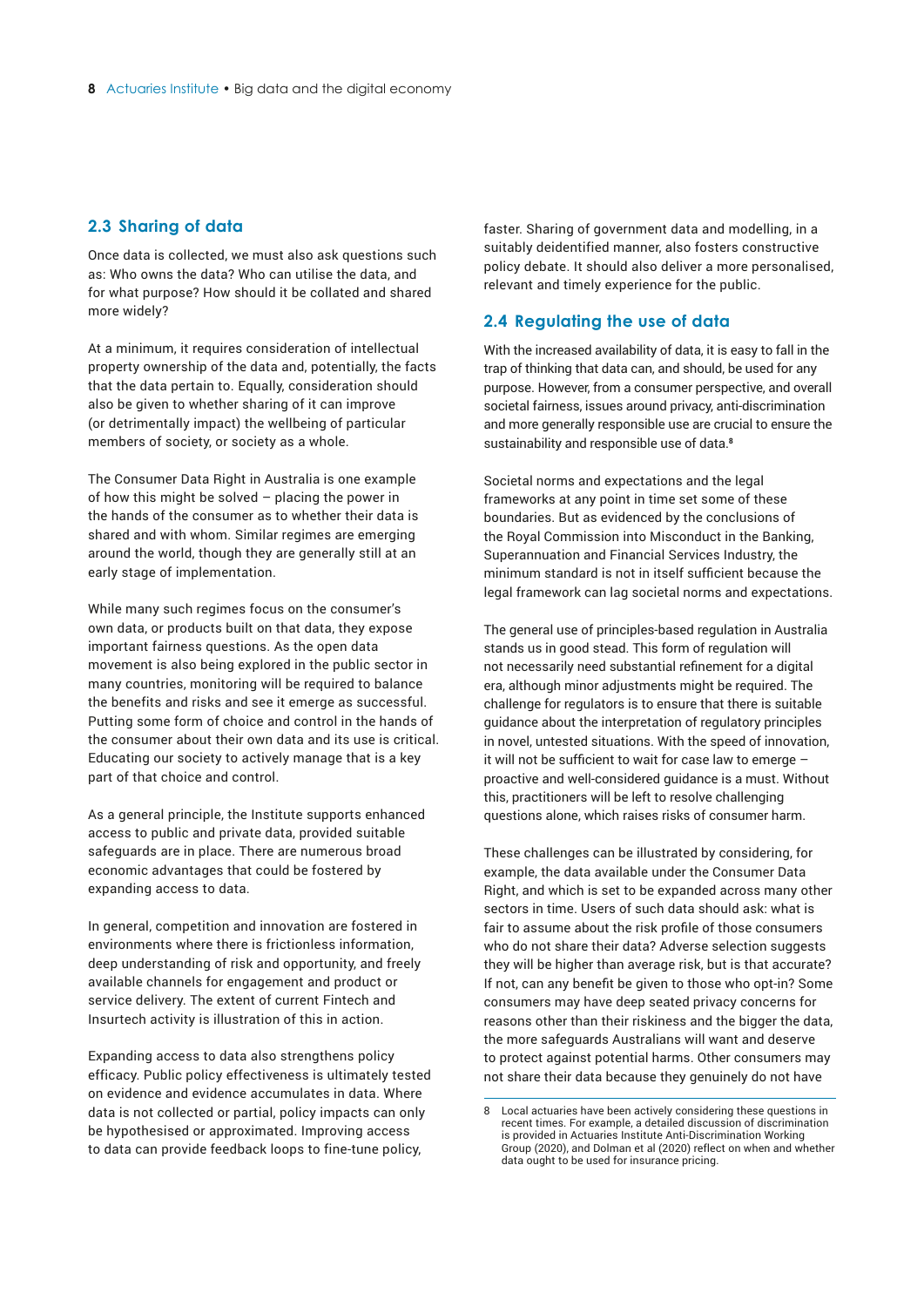<span id="page-8-0"></span> any (for example, all the financial history is in the name of one partner and the other partner becomes penalised for this lack of history due to separation or divorce). These are non-trivial possibilities.

In the absence of clear guidance, current societal expectations and careful consideration of how data is intended to be used should be considered to align with commonly held principles of fairness or other ideals. Common suggestions include:

- testing of concepts with customers prior to launch of a solution, which may involve the use of officially sanctioned 'regulatory sandboxes';
- transparency to the consumer of the data being collected and how it will (and will not) be used, or how it affects a decision;
- an opportunity for redress if the consumer feels aggrieved by a particular use or future use of data;
- allowance for each of the business/agency and  $\bullet$ customer to correct any errors in the data that they identify; and
- careful consideration of existing regulatory principles and their potential application in the new context.

#### **Algorithms and new data analytic techniques**  3

A critical enabler of the recent explosion in digitalisation, particularly personalised digital interactions, has been the use of machine learning and AI. By these terms, we generally mean the programming of software able to automatically generate predictive models, and predictions, using data. At the more sophisticated end of the scale, this involves models that automatically improve over time as new data emerges and may intervene in the environment in specific ways to maximise a stated goal.

Such techniques are different to those traditionally used, which were adapted from (primarily) traditional statistics and econometrics. However, as machine learning and AI techniques have flourished in the last decade, actuaries are leveraging them and leading the way to support their clients and employers with optimised outcomes.

#### **3.1 Potential benefits**

There are three general benefits from machine learning and AI techniques.

- The automation of analysis allows unstructured datasets of increasing size and complexity to be used. At a certain level of complexity, traditional techniques may be non-viable in any reasonable time. Related, the automation of analysis can allow automatic updates to systems operating in-market, rather than relying on ad hoc model updates.
- Many machine learning algorithms can discover  $\bullet$ extremely complex patterns in data, which a human being may find challenging, or impossible, to attempt to specify in traditional analysis.
- These techniques can be used to drive automated  $\blacksquare$ decision-making at more granular and faster speeds, as opposed to traditional approaches that would have to apply to a wider cohort of customers and often at a point in time detached from the consumer need being triggered.

The benefits have allowed insurers to leverage data from smart devices, aerial imagery and photographs, and raw text input from claims forms, to create benefits for the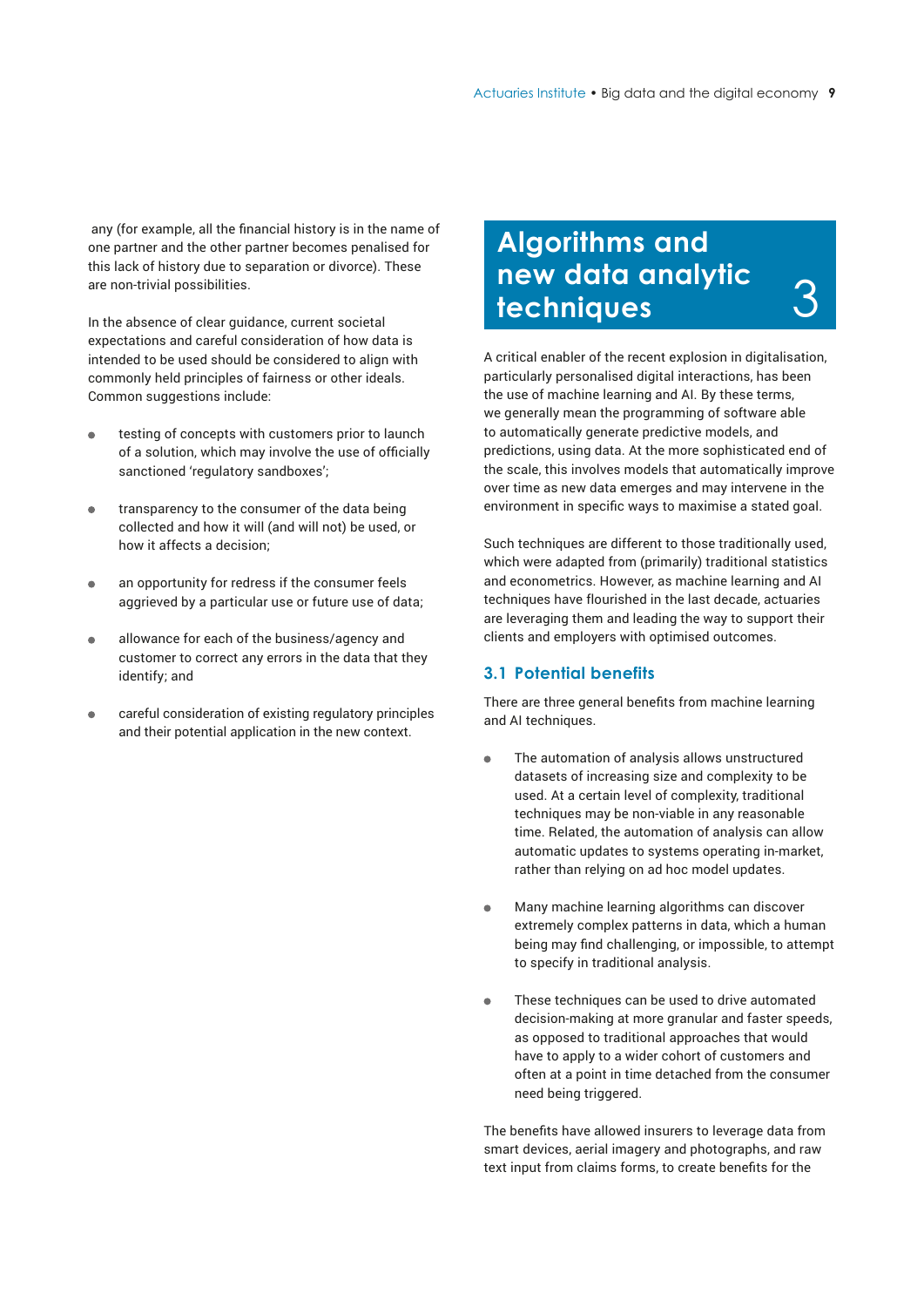<span id="page-9-0"></span>industry and consumers. In a typical insurance company such unstructured data is usually untapped but makes up over 90% of all available internal data.**<sup>9</sup>**

#### **3.2 Potential harms**

There are notable downsides from the use of machine learning and AI systems.**<sup>10</sup>**

- Opacity and lack of explanation is a common criticism and undermines trust, a foundation of all well-functioning markets. While the field of 'explainable AI' has dramatically expanded in recent years, in many cases AI systems are still regarded as a 'black box' and viewed with suspicion. It may take more time and research effort to solve this problem adequately. In the interim the lack of acceptable explanations may cause challenges for high stakes consumer interactions common in financial services.
- AI systems may be more likely to overstep the boundaries of what is acceptable to society. Notable has been the significant recent debate over bias and discrimination resulting from AI systems, though we suggest many of these questions around discrimination were valid questions to ask prior to the emergence of AI, but have been exacerbated by AI.
- AI systems may distort power dynamics in  $\bullet$ interactions, for example by the use of personalised and optimised 'nudges' to consumers within an interaction. While traditional personalised nudges like advertising (for example targeted mail-outs) are generally accepted, there is likely to be a point at which a highly personalised behavioural nudge becomes socially unacceptable. We suggest this point is not yet well understood.

In general, the emergence of new techniques represents an exciting time. As these tools become increasingly available to non-technical teams, it is critical to understand the risks and ethical considerations associated with out-of-the-box solutions. We encourage considered adoption of them, particularly in areas of potentially significant decisions, such as those found in financial services.

### **The wholesale re-pricing of risk**

The greater amount and granularity of data is driving a better understanding of a customer's risk profile. This has implications for insurers, their customers, regulators and government. By better understanding a customer's risk profile, insurers will be able to provide more closely tailored, and more accurately priced, products. This means that risks which used to be priced equally  $-$  due to a lack of data – may now not be, subject to regulatory pricing constraints.

4

#### **4.1 Consequences**

In an insurance context there are important consequences.**<sup>11</sup>**

- A greater dispersion of risks and premiums: with no data to estimate risk, all estimates are set at the mean. As more data emerges, a more accurate estimate of risk can be made, and so estimates disperse away from the mean towards their true distribution of values. The emergence of big data will increase this dispersion, which has been occurring for many years already. This is depicted in Figure 1.
- Better risk signaling and potentially lower overall  $\bullet$ risk: Insurers can feedback the data and the implications of it to customers to allow them to modify their risk (where this is possible and consistent with societal appetite for such nudges). This is depicted as the shifting of the curve to the left in Figure 1.
- Some consumers are excluded from insurance:  $\blacksquare$ There will be a growing number of customers for whom insurance becomes less affordable and, as a consequence, they under-insure or do not insure at all. If the risk exceeds the risk appetite for all insurers, insurance will become unavailable. All these circumstances describe customers in the red shaded area in Figure 1. For some of these adversely affected customers, this consequence will be beyond their control because externalities have generated the repricing.

<sup>9</sup> CIO (2019).

<sup>10</sup> An additional risk to those listed below are Environmental, Social and Governance risks, including the carbon footprint of the computing power required, the mining of the rare earth minerals, and labour practices for those working in data collection, storage and analysis.

<sup>11</sup> A detailed discussion is provided in Actuaries Institute (2016).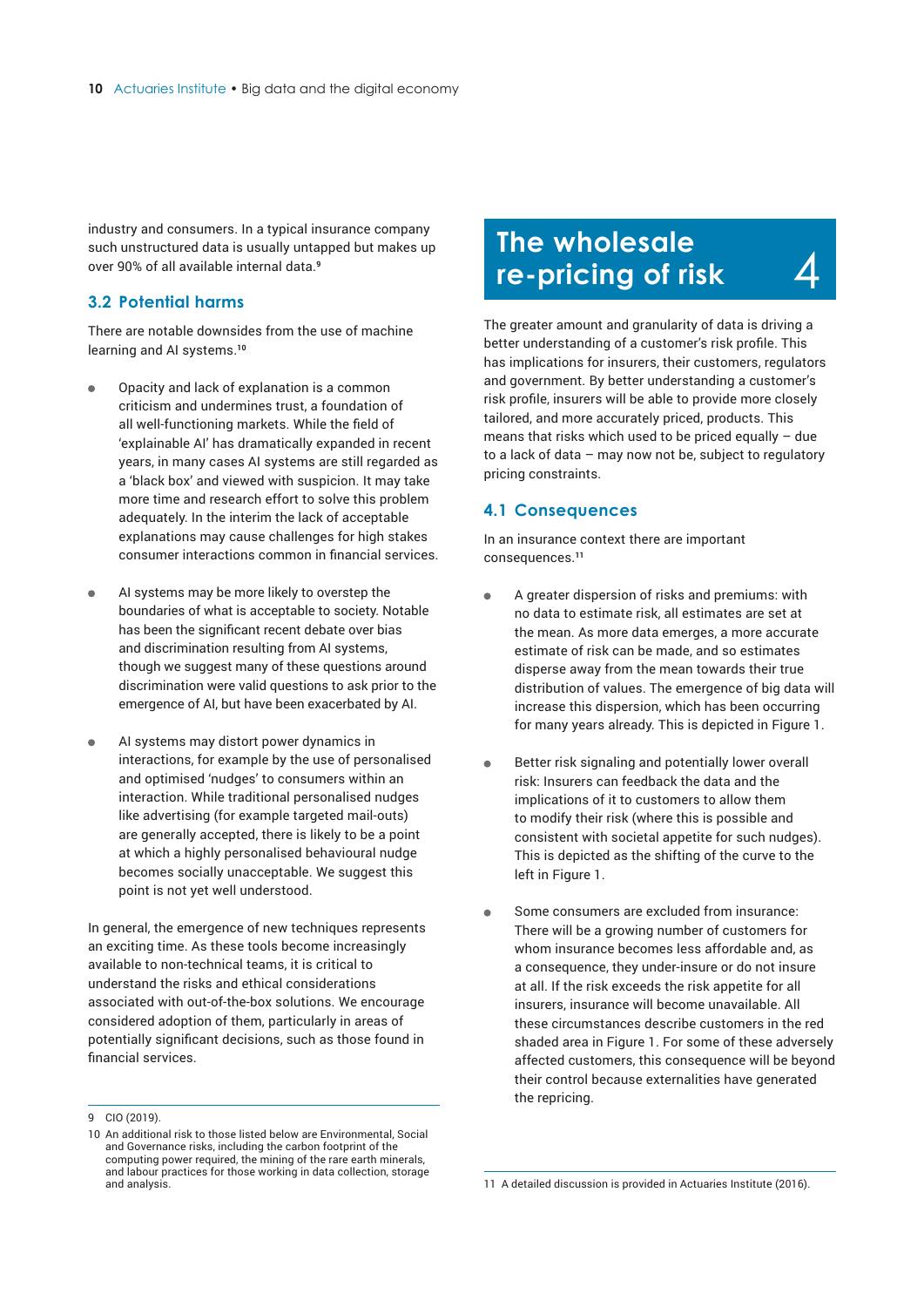#### <span id="page-10-0"></span>**Figure 1: Spread of Insurance Premiums**



Important public policy questions arise in determining appropriate policy responses for these second and third consequences.

#### **4.2 Risk signaling**

More acute analysis of data provides insurers with a lens to more accurately identify the risks that individual customers may be facing and use this to set prices accordingly.

Economic theory suggests that prices of goods or services can be used to influence behaviour. In Insurance we see this through signalling the effect risk mitigating actions will have on premiums. This is the most obvious and long used practice in the insurance industry. For example, customers may be offered a premium discount for having a more bushfire resistant roof or a discount on motor vehicle premiums for car safety features.

There is a balance to be found where the risk cannot be controlled by the customer. While this is not a new problem, greater availability of data raises the prospect of more situations where uncontrollable risks might be identified, priced for in detail and result in what may be perceived as 'unfair' pricing. We discuss this in more depth in Section 4.3.

Given the development in connected devices and the Internet-of-Things (IoT), educating and signaling through early client warning systems by leveraging the insights from real time customer behaviour and connected devices can deliver huge benefit. Some complexities will, however, need to be thought through. For example:

Telematics in motor insurance: Latest technological advances allow for a driver's every turn, acceleration and braking behaviour to be tracked. This provides

an opportunity to educate drivers on safer and potentially less aggressive driving behaviors, and to reward improved behaviour once it is observed. However, questions arise on whether this information should be provided, for example, to the provisional (P-plate) license driver or to the insurance policy holder (potentially the driver's parent) as that is who the insurer has the contractual obligation with? Or should the insurer simply use monthly price signaling adjustments without detailed feedback? What is the right mix of signals that helps yield the risk reduction benefit, without creating new risks and overstepping reasonable expectations around privacy?

Use of social media in life insurance: Other contentious decisions involve data around personal health and/or use of newer types of data, such as social media posts and financial transaction data. For example, should a life insurer signal suggestions for risk reduction to a policyholder if it observes from these types of data what it assesses as a 'risky' lifestyle? This may be considered an invasion of privacy by some (even though people often reveal their private data voluntarily through social media or by agreeing to accept contractual terms and conditions that allows sharing of their personal information). The availability of new data and its use will test society's willingness to accept the efficiency benefits compared to privacy considerations.

The challenge to all stakeholders is to define more clearly the boundaries of acceptable risk signaling so society can yield the benefits of risk reduction which will come from more knowledge. These benefits are both tangible (lower expenditure on premiums and less physical damage) and intangible (improved health and mental wellbeing from less damage). However, these benefits will not be realised if society rejects these systems wholesale, due to a lack of willingness, safeguards and/or other reasons.

#### **4.3 Policy responses for the under- and un-insureds**

As illustrated in Figure 1, the sophisticated analysis of large data sets will create significant issues of insurance access and affordability. However, society is not always comfortable with individuals paying a 'fair price' for insurance if that means affordable access to insurance is not available to many.

Government may have a role to play when competitive insurance markets do not deliver adequate cover at an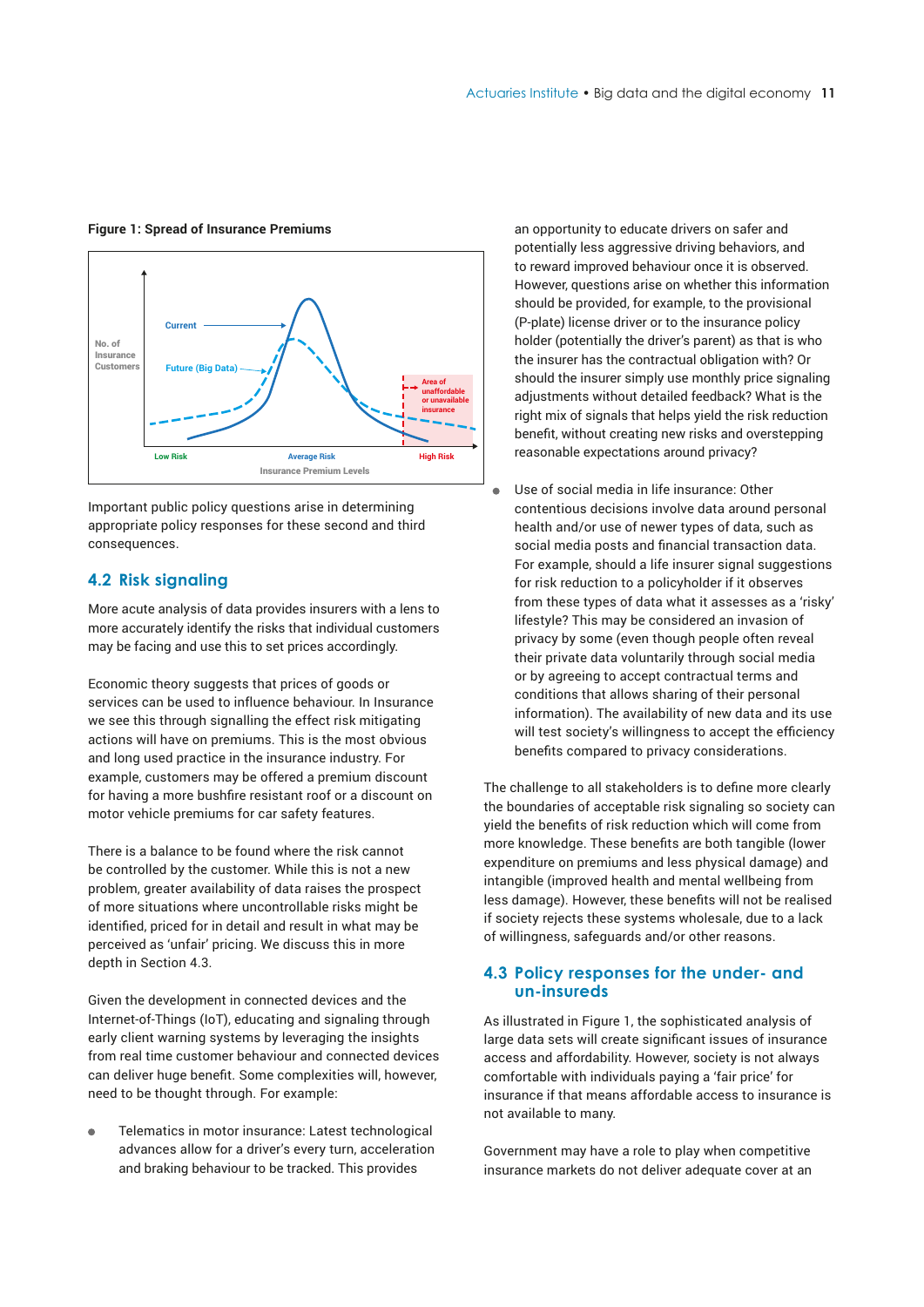affordable price. This is especially so when the underlying risk is beyond the consumer's reasonable control and the insurance is essential.

Examples can again illustrate the complexities.

We are seeing this play out in home buildings insurance where premiums in Northern Australia have risen strongly in recent years due to a variety of factors and largely reflecting the deeper understanding of risk at very granular levels of address. After several reviews in recent years, the Government is creating a reinsurance pool to begin from 1 July 2022 with the stated objective of alleviating pressure on premiums.

The consultations on the proposed reinsurance pool have raised some public policy challenges. Essentially, they can all be reduced to the questions of 'what is a 'fair' price for risks in these affected communities?' and 'how should that be paid for?'**<sup>12</sup>**

Satisfactory answers to these questions require careful consideration of the following:

- what are each of the controllable and uncontrollable  $\blacksquare$ risks driving the situation;
- should community members be asked to exercise control where it is found to be possible;
- monitoring of the impact on incentives of all consumers to effectively manage their own controllable risk;
- assessing the suite of potential solutions available for relative effectiveness; and
- assessing core fairness questions of each of the potential solutions: who gains and who suffers detriment, and to what extent is this 'fair'?

In this instance, controllable risk includes responsible property maintenance to mitigate known risks, such as leaks in roofs and damaged window seals, noting though that the uncontrollable externality of climate change is increasing the severity and frequency of natural hazards, which has placed pressure on the insurance market. Other uncontrollable risks (externalities) for individuals include, for example, consequences of land use and planning

decisions if those alter the vulnerability of existing properties to natural hazards.

A particularly challenging question is whether the location of a residence is controllable, at either the individual or societal level. While people can sell their home or move home, and homes can be relocated, this is not without very significant cost, especially if the homeowner has been in that location for a long time and well before there is widely available information about the externality.

We must carefully consider what level and what form of control ought to be incentivised, noting that controllability is clearly not binary – there are degrees of ability to control risk, which vary across the population and may be influenced by individual needs and circumstances.

An extreme set of outcomes, a vicious rather than virtuous circle, which all stakeholders must guard against includes:

- the insureds of high-risk properties who become  $\bullet$ heavily subsidised take few, if any, precautions to reduce their controllable risk;
- the insureds of low-risk properties whose premiums  $\bullet$ have increased to provide the subsidised funding for high-risk properties no longer take out insurance due to a poor value proposition; and
- $\bullet$ as time goes on the insurance pool becomes smaller, less diversified and higher risk, leading to increasingly higher premiums for remaining customers.

All the above may be exacerbated by any incentive for the planning and construction industries to build in highrisk locations and/or to inadequate standards for the expected lifetime of the building structure in that location.

Another example is in life insurance. Genetic testing has improved consumer understanding of their own genetic risk factors and can assist them to take preventative measures to reduce the likelihood of that risk manifesting. In this way, there are elements of risks which are both controllable (avoidance of triggers) and uncontrollable (the genetic disposition). There are huge benefits from such information and action. Insurers, with the permission of regulators, have tried to navigate the tradeoff between the risk of adverse selection with the public benefit of genetic testing by agreeing to a moratorium whereby disclosure of test results to insurers is only mandatory for coverage over \$500,000. Policy restrictions

<sup>12</sup> For background on the consultation see The Treasury (2021) and on the issues see Actuaries Institute (2020c).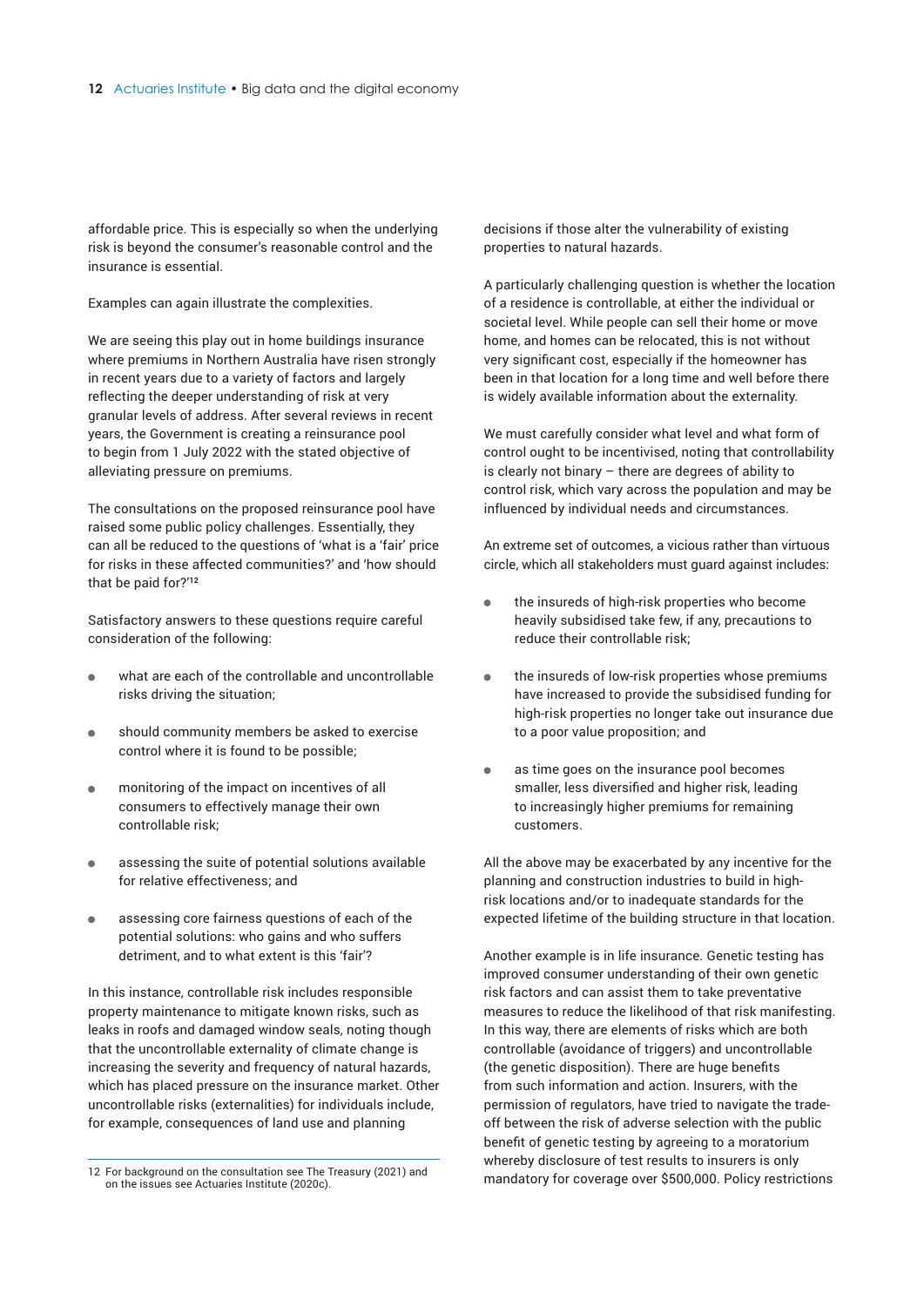<span id="page-12-0"></span>introduced have therefore resulted in increased crosssubsidy across customers.

Some other examples to establish protection for consumers with uncontrollable risks in more extreme circumstances include:

- $\bullet$ Imposing restrictions on pricing, such as happens with Compulsory Third Party (CTP), or already exists in various laws against direct discrimination;
- Developing new risk sharing mechanisms, akin to the health risk equalisation scheme where health insurers must continue to offer insurance at the same price regardless of age or health status, with mechanisms in place to ensure sharing within industry of claims costs associated with older ages and large claims;
- Emerging Fintech solutions and the re-emergence of mutuals; and
- Confirming government as 'insurer of last resort' as it is for uncertain potentially catastrophic risks such as terrorism events.

As general principles, policy responses to deal with the wholesale repricing of risk should be informed by:

- the degree of controllability a consumer has over the risk;
- the capacity of the consumer and insurer to respond to changing knowledge about the risks (including, in the insurer's case, whether they are writing shortor long-term policies and the degree of repricing allowed within the contract period); and
- the effectiveness and availability of alternative solutions to manage price and risk shocks to both the consumer and insurer, noting that availability is informed by social expectations and legal requirements discussed in Section 2.

# **Digital fulfilment**

5

With exciting innovations in AI, data and cloud computing the days of relying on slow, clunky systems and paperbased methods in insurance companies are increasingly gone. Insurers are building, testing and running product lines using entirely digital means and bringing new lines to market in record times. As technology heavyweights like Google, Apple and Amazon continue to build infinite data stores, and given data goes hand in hand with predicting and pricing risk, insurers continue to question how these data companies will impact the provision of insurance. Will they impact distribution, simply offering resources for a price, provide insurance themselves or, with their extensive reach to customers, create significant disruption to the insurance industry with creative solutions?

The digital economy has re-engineered the connection between consumers and businesses. It has enabled new tools to be developed that enable business operations to be streamlined and often enhance the consumer experience. Fintechs have emerged, attempting to disrupt either part of or the entire value chain of incumbent providers. In many cases it has made it much easier for customers to compare the pricing and features of products from different providers, whether that is by comparing websites or using aggregator or comparator platforms to simplify the task.

#### **5.1 Aggregator and comparator sites for sales fulfilment**

Aggregator and comparator sites have, in the main, increased transparency and competition and resulted in many customers receiving better pricing or improved value. However, it does not always lead to good solutions for complex products like some insurance policies.

 $\bullet$ For some customers, more in-depth comparisons or tailored advice may be needed to ensure the products cover the relevant risk(s). Features that are important to some, or even all, consumers can be reduced to an asterisk (or similar) or excluded from the comparison.**<sup>13</sup>**

<sup>13</sup> For example, the Australian Taxation Office YourSuper comparison tool excludes the life insurance coverage component of those products and makes no reference to investment risk.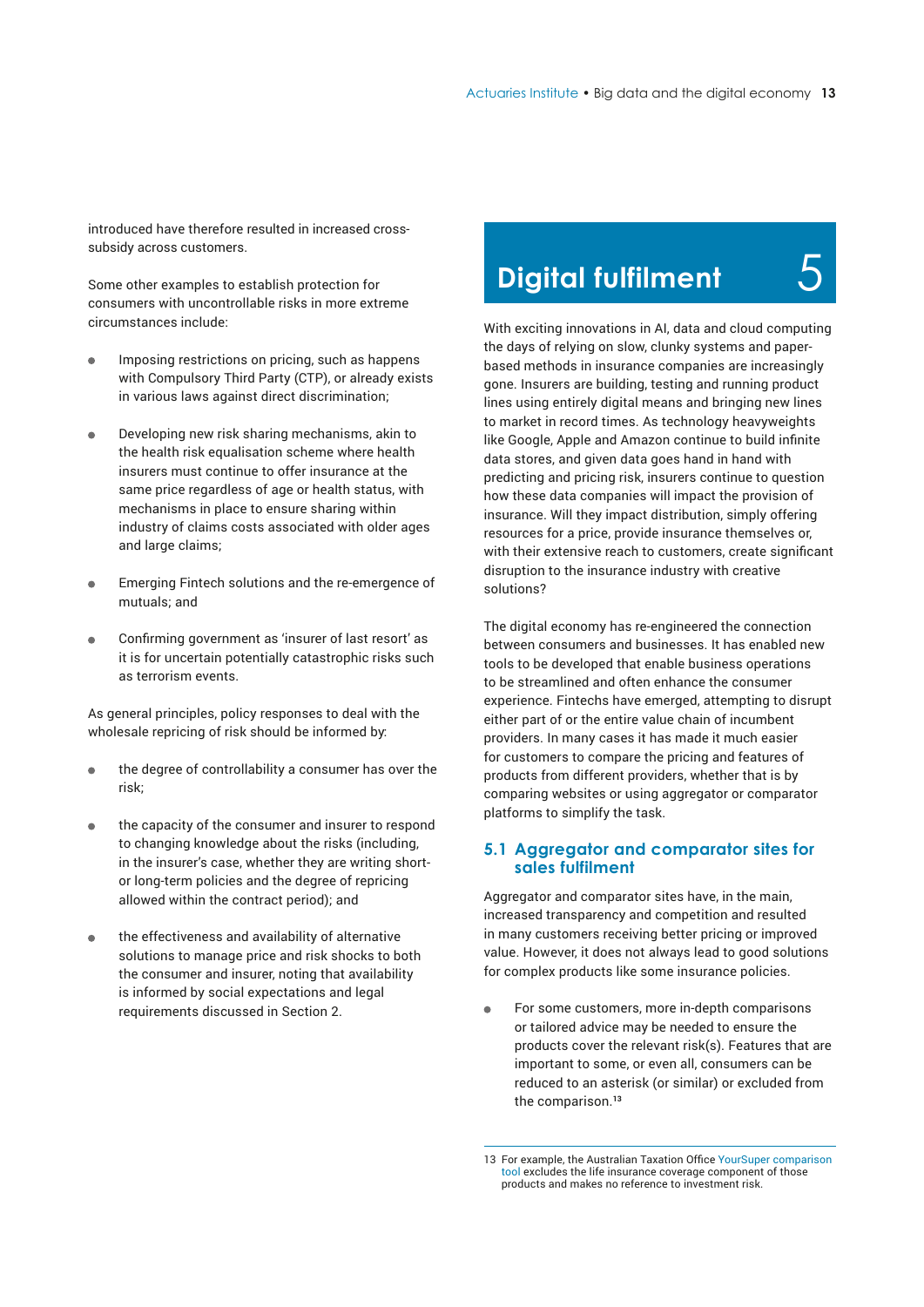- <span id="page-13-0"></span>Products can be simplified or artificially 'stripped down' to get high ratings on a comparison site, particularly if the primary ranking system is based on price. For example, in some markets outside of Australia, travel insurance products sold through aggregators have lower benefit limits or additional policy conditions when compared to products sold directly through a distributor or insurer.
- Many insurers may choose not to advertise through such websites or only advertise a limited range of products. This may lead to only a sub-set of products and prices in the market being displayed, which may not fulfil the individual needs of a customer in terms of price or desired coverage.
- In some situations, more weight can be given to 'bells and whistles' features that make the product more costly in the longer-term. Individual disability income insurance is a contemporary Australian example.
- The benefits of comparison sites may only accrue to certain customer cohorts (who regularly switch), which may cause detriment to the remainder who may be asked to pay more for their service, to fund the lower premiums for those who switch.

A key solution for these problems has been the requirement for benchmark products (such as the comparison rate for mortgages or legislated product classifications of gold, silver, bronze, basic for private health insurance policies) and 'smart' defaults to be offered (such as for superannuation with MySuper products). These can reduce potential confusion for large cohorts of consumers and enable the benefits of digitalisation to be reaped. For these benefits to be real and maximised, benchmark products and smart defaults must be informed by data about actual consumer behaviour to predict what is likely to be most informative and beneficial for their needs. Machine learning and AI can be particularly useful in this regard.

#### **5.2 Fintech and Insurtech**

Other Fintech and Insurtech (aside from comparison sites) have enabled benefits to be yielded by business and consumers through accelerating innovation and wider specialisation. Several examples illustrate the range of benefits which span other or more parts of the value chain.

Embedded insurance (where the insurance is already embedded in the product or service when it is bought) is one of the most straight forward disruptions. This involves offering optional and tailored insurance for online purchases of higher value items or services at the time of check-out because this is the point of need for the customer (to be protected against the risk of loss) and convenient. Purchases of high value electronics and holidays are examples of products and services suited to this type of insurtech. To ensure such innovation harnesses the benefits of digitalisation while minimising the harms, the insurance must be suitable for the customer. The recent Design and Distribution Obligations could be an important protection.**<sup>14</sup>**

Incidental insurance, which is appropriate to a specific time or location, is other type of insurtech solution emerging. Examples include providing a small amount of insurance that a tradesperson needs when attending a job so they can easily include the appropriate insurance cost in the customer invoice, or for an Uber driver, or a gig economy worker. This transforms a currently relatively large and fixed overhead cost of insurance into multiple micro costs incurred on-demand and which makes invoicing simpler and/or lowers the barriers to performing the work. In these examples, an important consumer protection is that the consumer becomes aware when the larger fixed cost policy is likely to be more suitable.

Other more complex examples involve platforms-as-aservice and connecting of an ecosystem of participants.

Picnic is a platform-as-a-service Fintech that enables customers to join or create insurance mutuals as an alternative solution to having their insurance needs fulfilled. Digital technology enables Picnic's operations to span the complete value chain from product origination through to sales fulfilment. Picnic provides the backend support and ongoing customer service for the specific cohorts of customers who approach it with an insurability problem they want solved.

This is an example of a digital solution to reduce the size of the under- and un-insured population because the mutual nature means profits are reinvested amongst the customers in the pool (often resulting in lower than otherwise premiums). The grouping of like-minded customers may also leverage further benefits of insurance being available that otherwise would not be offered in

<sup>14</sup> Noting the Royal Commission identified significant concerns with add-on insurance, which is similar in concept.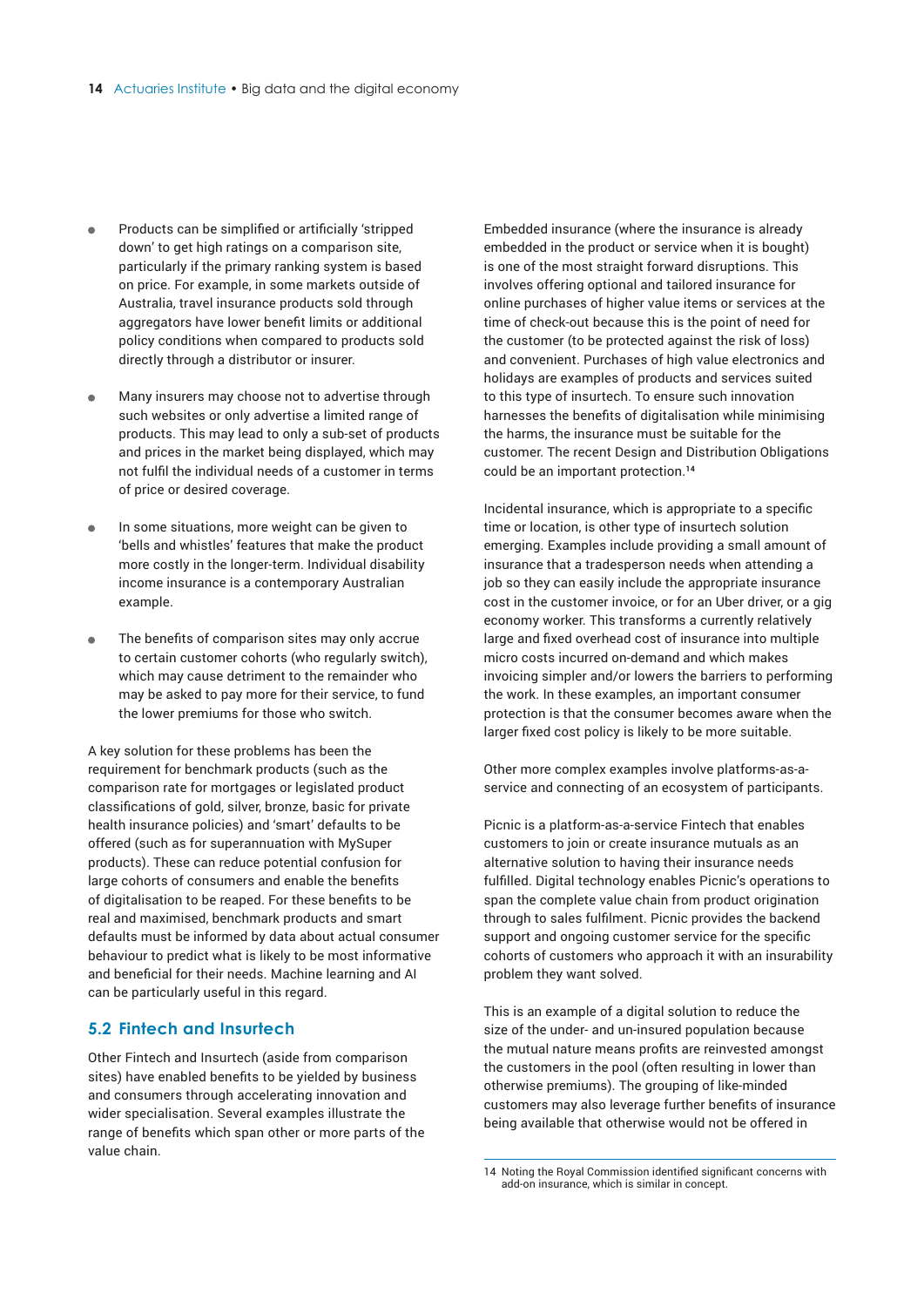<span id="page-14-0"></span>more typical for-profit commercial markets. Mutual pools that Picnic has supported include coverage for building insurance in northern Queensland and various covers for early learning centres in NSW. Picnic is also investigating entry to the Directors and Officers and Professional Indemnity markets.

Galileo Platforms is a platform technology company serving the insurance sector. It is an example of using digitalisation as a single source of truth and straight through processing to improve the customer experience. Using blockchain technology, Galileo connects participants in the insurance ecosystem with a single source of truth about an insurance policy; each participant has a window to the central repository of details. At the moment that information is stored in at least four places – the client, insurer, distributor and reinsurer, and possibly more such as suppliers to any of those parties (for example, repairers). The single source of truth enables straight-through, digital client experiences. In this way industry costs, and therefore customer premiums, can be streamlined and overall customer experience improved.

#### **5.3 Internet of Things (IoT), smart sensors and telematics**

The ability to harness the data in often near-real time from IoT, smart sensors and telematics could result in significant changes for data-driven sectors like insurance. The number of devices connected to the internet is expected to triple over just a few years from 20 billion in 2017 to 60 billion in 2025 enabled by cloud computing, exponential growth in computational power and even more powerful mobile internet (5G).**<sup>15</sup>**

The IoT generates vast amounts of data through sensors in networks, cameras, mobile phones, traffic lights, cars, smart home appliances, sea containers and postal packages (and more). Sensors help to reduce failures, incidents and accidents, as noted in Section 4. Privacy concerns will continue to require attention but each year the proportion of customers willing to share data (home, car, health) in return for rewards is increasing as the digital lifestyle becomes more widespread.

Not only do IoT technologies enable insurance companies to determine risks more precisely, but this environment brings opportunities for insurers to develop new products, open new distribution channels and extend their role to include prediction, prevention and assistance.

Networked devices also allow insurers to interact with their customers more frequently and to offer new services based on the data they have collected.

#### **5.4 Parametric insurance**

With customers increasingly demanding speed, convenience and a more personalised service, parametric insurance can use big data and mobile technology to provide innovative solutions to traditional insurance. In the case of travel insurance, a parametric solution would enable the insurer to proactively track a flight and make an immediate payment if a flight was delayed in real time to assist (for example, flight rebooking, cash pay outs or lounge access). The advantages are the insured does not have to provide proof or observe a lengthy claims process and the insurer does need to spend time and resources on assessing claims.

Compensation is provided when an event (defined by specific parameters) occurs rather than on the loss experience. The specifics of the parameters and reimbursement values will be determined before the cover starts. By having a simple yes/no metric such as temperature, it removes the need to have an insurer employee ('adjuster') go into the field to inspect, say crop damage, and offers a path to accelerated digitalisation for insurance. This approach both reduces costs and greatly improves speed of payment offering benefits both to insurers and customers. Other examples of parametric insurance types include:

- Protection against natural disasters; earthquakes,  $\bullet$ cyclones and hurricanes supported by measured weather data across a specific period.
- Protection for farmers' crops. For example, if drought  $\bullet$ conditions or particular wind speeds supported by measured weather data across a specific period result in damage to crops.
- Protection against increased energy costs due to an  $\bullet$ extended cold weather period.

While the products themselves can reduce costs significantly, they do not necessarily offer the comprehensive level of cover available from traditional insurance and may expose a buyer to uncovered loss due to the risk that the metric or index underlying the parametric payment does not exactly correlate with their loss. However, going forward there will be more potential to increasingly adapt these products to better suit the insurance needs of customers.

<sup>15</sup> Bloemers, Davids and Witteveen (2022).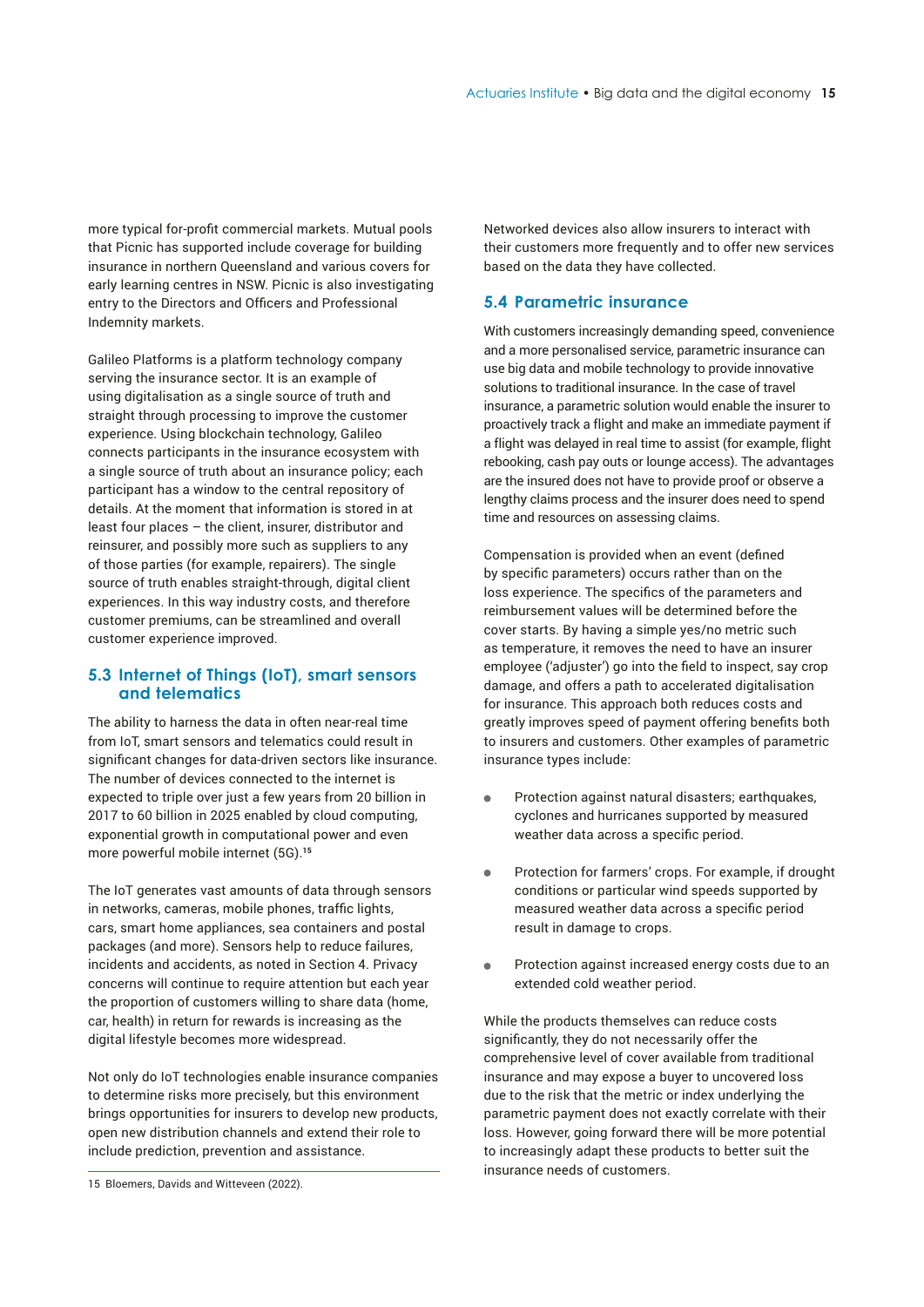# <span id="page-15-0"></span>**Regulatory implications**

6

The opportunities and challenges from the digital economy are tremendous for all stakeholders. Key elements to ensure the opportunities are maximised and the challenges carefully navigated so we can be confident societal wellbeing is improved include the following.

- **1.** The law must be clear. Where necessary, changes to the law to accommodate considerations resulting from the digital economy may be required. But in any event, the law must give clear instruction to practitioners about the conduct required of them. Notably, the various uncertainties and trade-offs observed in the sections above must be made clear. This may involve general economy wide principles, as many of these issues are about whole of society risk appetite, backed up by regulatory guides and similar material that are sector specific. Principles based legal standards without regulatory guidance is always insufficient but is particularly problematic in an era of rapid change, and in an area of some subjectivity and debate. The intersection of ethics, economics, commerce, technology and human behaviour is complex and there is no single right answer, yet we must express an answer, or at least allow practitioners to confidently assess the correctness of their answer to a question. We suggest that having a broad range of experts debate the perspectives and arrive at a consensus – to then be tested with the public if possible – would be a potential way to resolve such questions effectively.
- **2.** There need to be mechanisms in place to ensure those standards remain broadly in line with social norms and expectations (noting these change over time) and that help ensure business cultures are tailored to the responsible use of data and digital technologies.
- **3.** Mechanisms need to be in place to monitor and guard against a world of 'haves' and 'have-nots', both amongst businesses in terms of their capability to use and access data and amongst consumers in terms of the quality of their digital identity, and their ability to utilise this in the modern economy. This means keeping barriers to entry low for business and the barriers to participation low for consumers. It may also mean an active decision to not pursue

certain forms of data or interaction, where the tradeoffs become too severe, which would need to be enforced by regulation.

**4.** Safety nets for vulnerable members of society need to be in place and are best considered proactively. In the insurance examples in this paper, this is especially those who become under- and un-insured, and who cannot act to mitigate their risks. The experience with the reinsurance pool for home buildings, re-emergence of mutuals and any other solutions on the horizon should be informative for all sectors; safety nets must be in place.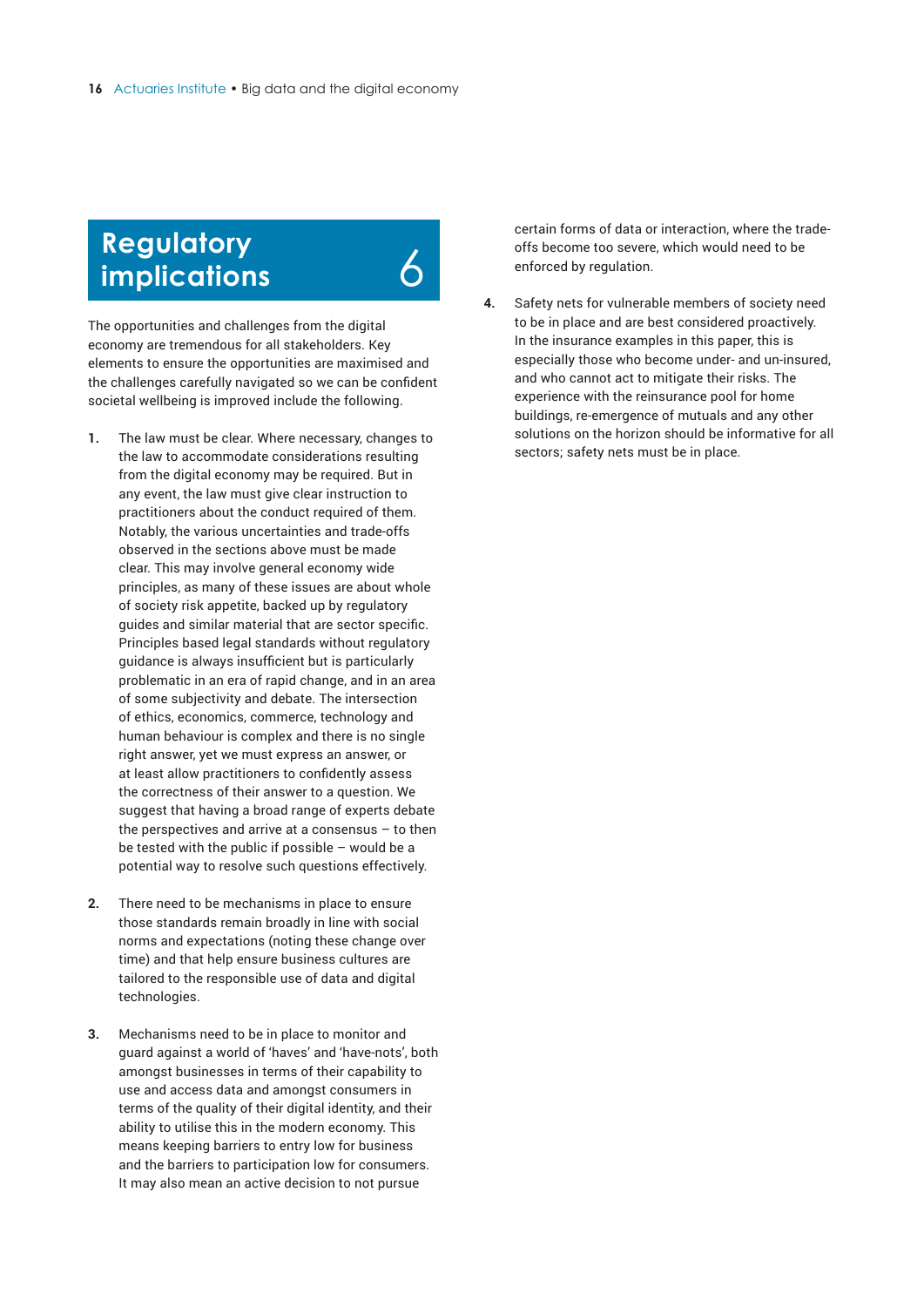# <span id="page-16-0"></span>**Appendix A – Non-traditional data and analytics to investigate the gig economy**

In 2020, the Institute released the Green Paper The Rise of the Gig Economy and its Impact on the Australian Workforce. The paper is illuminating in at least two regards: it uses private data sources and new analytic techniques to provide quantitative and qualitative insights into the gig economy and its workers.

The paper defined the gig economy as on-demand services mediated by digital platforms where workers are classified as independent contractors. The analysis examined de-identified and privacy compliant electronic banking transactions over five years from one million gig economy consumers and more than 8,000 gig workers from five digital platforms. The three gig economy sectors examined were private transport, meal delivery and task-based services. The first two were explored in greater detail.

Key findings include:

- The gig economy grew over nine times between 2015 and 2019 to capture more than \$6.3 billion in consumer spend in 2019. Consumer spend in private transport sector rose 39% and the (online) meal delivery sector increased sixfold between 2015-2019.
- Gig worker profile overrepresents more vulnerable segments of Australian workforce – young workers, students and the formerly unemployed.
- Benefits include greater autonomy, flexibility and increase in short-term levels of discretionary expenditure.
- But most gig workers do not receive entitlements such as minimum wage, employer

paid superannuation, sick leave, annual paid leave, paid parental leave, long service leave and workers compensation insurance because they are deemed independent contractors.

- Less than 1.5% of gig economy workers make personal superannuation contributions, and where they do, the payments are minimal compared to the employer-paid contributions of minimum wage workers. A simulation of superannuation outcomes showed that "workers who spend five to 10 years of their productive labour years participating in the gig economy may be between \$48,000 or \$92,000 worse-off in superannuation savings at retirement" relative to a minimum wage employee, increasing the prospect of greater reliance on public safety nets, including the Age Pension.
- The surge in consumer spending has gathered pace with COVID-19. Gig workers have provided valuable transport for restaurants and retail stores, softening the impact that government mandated closures had on the economy and while gig workers have benefited from the boom, the longer-term implications are less certain.

As the gig economy continues to evolve, it is important that further research and inclusion of this cohort is understood so that policy changes reflect adequate support for these workers without reducing the benefits to the economy from the gig workforce.

#### **Figure A.1: Using 'Transaction Data' analysis to uncover gig economy insights**

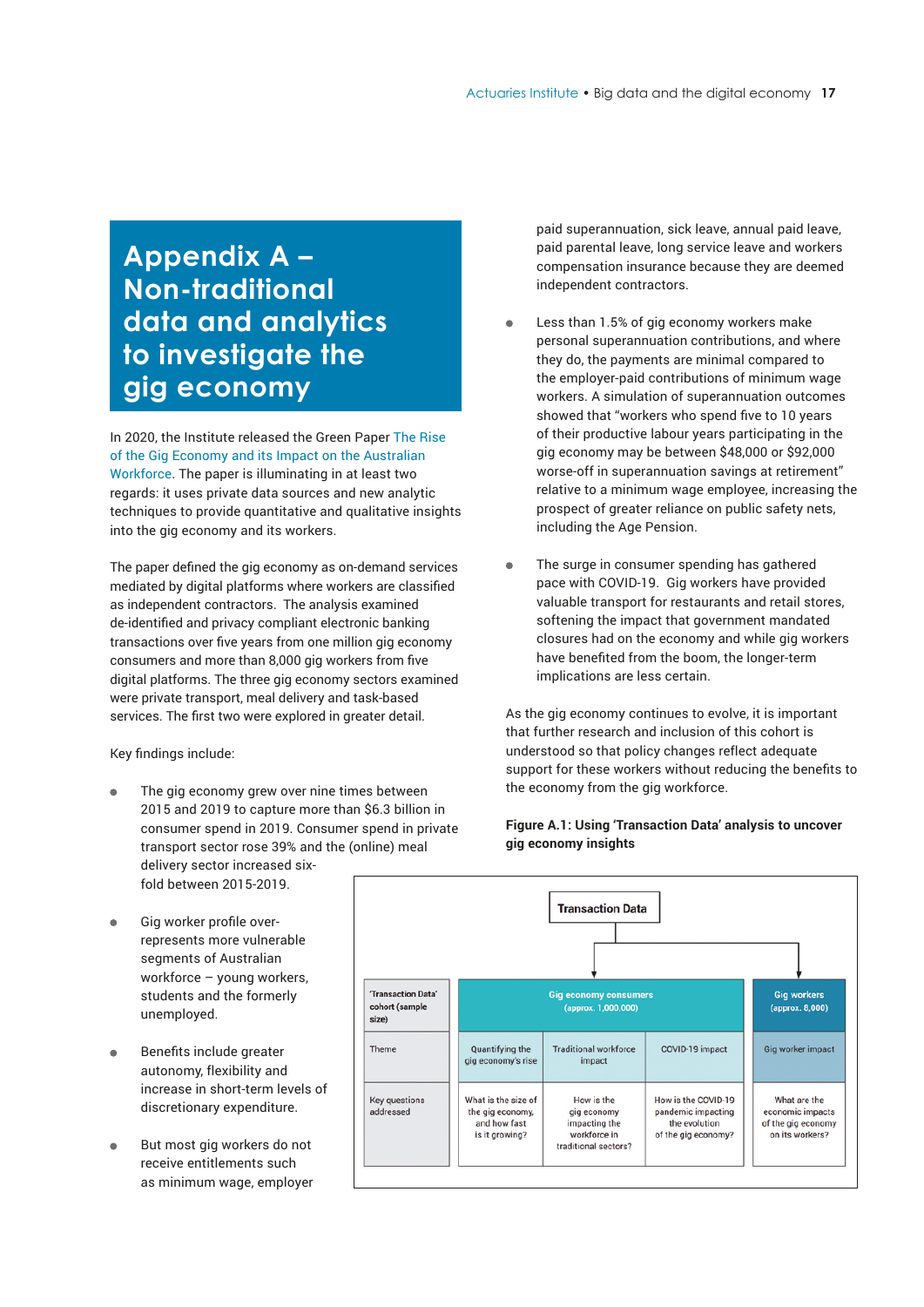### <span id="page-17-0"></span>**Appendix B – The data and analytics rich investment valuation approach to improve government services**

Actuaries helped pioneer the development and use of an investment valuation approach in welfare systems.**<sup>16</sup>** This approach looks at the likely pathways different people can take through their lives, along with the associated services they will need from government agencies, such as health, education, child protection, justice and welfare.

It draws on historical longitudinal and time series data to understand the actual paths taken by previous and current consumers of government services and the associated costs. It uses machine learning to identify the most reliable and strongest predictive factors of the demand for any given service. These factors are then built into long-term microsimulation models to predict outcomes for current consumers of government services with and without different targeted interventions.

It therefore provides an evidenced-based and financial quantified approach to considering potential social outcomes to assist prioritisation of government service delivery and the expected expenditure.

Such an approach highlights the value of early intervention and careful targeting of programs. For example, in New Zealand where this approach was first adopted, 75% of the long-term cost is estimated to be concentrated amongst those who first enter the social welfare system before age 20. In NSW, it was found that 7% of the population under 25 will account for 50% of the future cost of government services spanning welfare, justice, health and child protection.**<sup>17</sup>**

The 2015 Federal Budget introduced an investment approach for the Australian social security system as recommended by the McClure welfare review, directly inspired by the original approach taken in New Zealand. Some State governments have also adopted

16 A further discussion is provided in Miller (2018).

17 NSW Department of Communities & Justice (2018).

the investment valuation approach to some of their services.**<sup>18</sup>**

Across all levels of government, up to one fifth of annual GDP is spent each year on welfare, housing, health care, justice and child protection making the potential financial savings significant. The potential social improvements of opening pathways for individuals that lead to active employment, stable housing and reduced criminal activity, amongst other outcomes, are transformational.

#### **Figure B.1: Lifetime cost of Australia's welfare system (2016)**



*Source: Department of Social Services (2016).*

Significant improvements have been made in linking State, Territory and Commonwealth data sets, data collection on outcomes, and tackling fragmented services. The Institute encourages these efforts to continue. This must continue to be done in a manner that respects individual's privacy and builds trust with the community.**<sup>19</sup>**

<sup>18</sup> A discussion of how the NSW Government has applied this approach to support children in foster care is outlined in Actuaries Institute (2020b).

<sup>19</sup> A further discussion is provided in Miller (2018).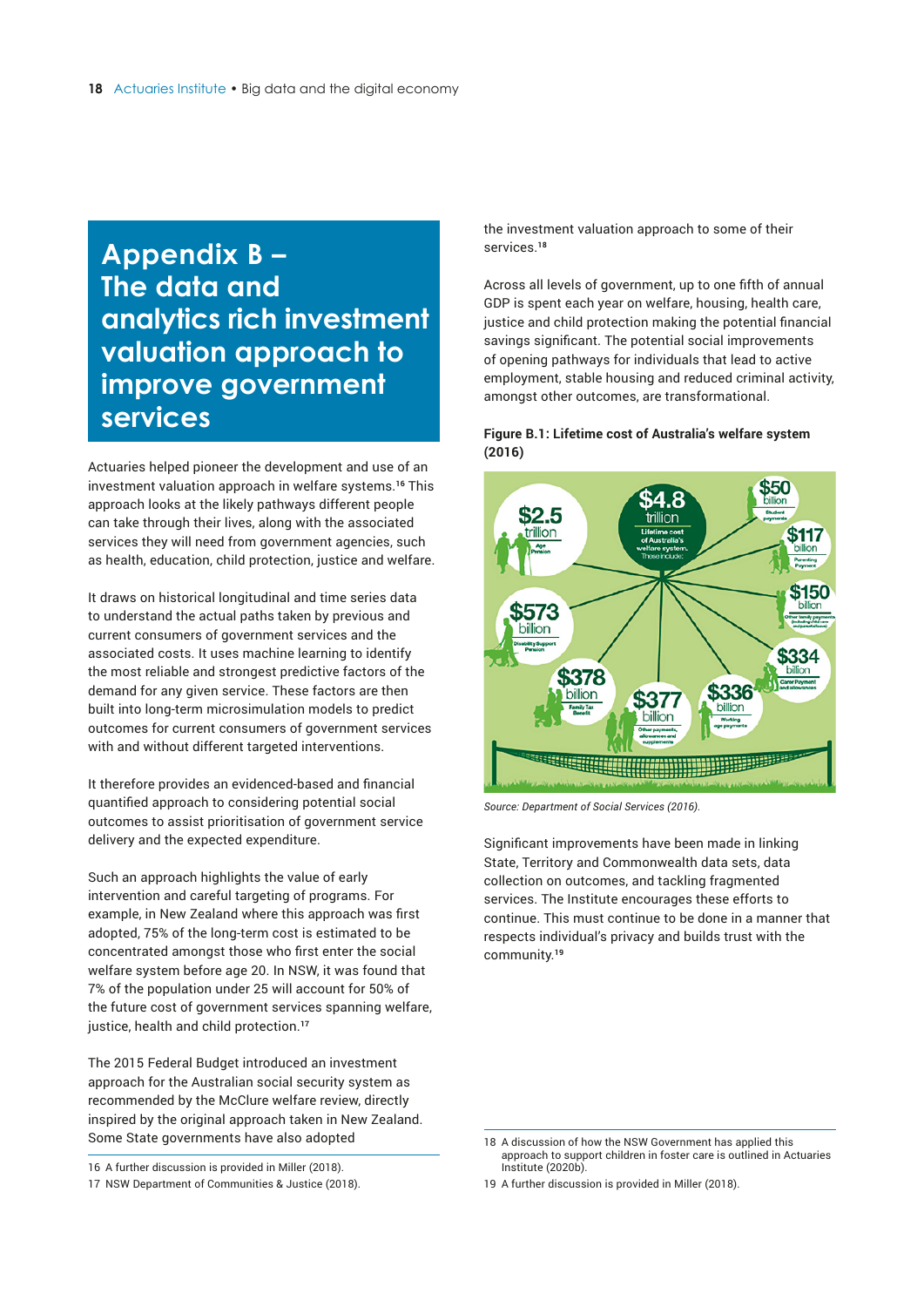# <span id="page-18-0"></span>**References**

Actuaries Institute. (2016). *The Impact of Big Data on the Future of Insurance*. Green Paper. [https://actuaries.asn.au/Library/Miscellaneous/2016/](https://actuaries.asn.au/Library/Miscellaneous/2016/BIGDATAGPWEB.pdf)

BIGDATAGPWEB.pdf

Actuaries Institute. (2020a). *Notice to Give Information (Witness Statement) to Royal Commission into National Natural Disaster Arrangements*.

https://www.actuaries.asn.au/Library/ [Submissions/2020/RCWitnessStatement.pdf](https://www.actuaries.asn.au/Library/Submissions/2020/RCWitnessStatement.pdf) 

Actuaries Institute. (2020b). Children of the Data Revolution at the 20/20 All-Actuaries Summit. *Actuaries Digital*.

[https://www.actuaries.digital/2020/08/27/children-of-the](https://www.actuaries.digital/2020/08/27/children-of-the-data-revolution-at-the-20-20-all-actuaries-summit/)data-revolution-at-the-20-20-all-actuaries-summit/

Actuaries Institute. (2020c). *Property Insurance Affordability: Challenges and Potential Solutions*. Research Paper.

[https://actuaries.asn.au/Library/Miscellaneous/2020/](https://actuaries.asn.au/Library/Miscellaneous/2020/GIRESEARCHPAPER.pdf) GIRESEARCHPAPER.pdf

Actuaries Institute. (2020d). *The Rise of the Gig Economy and its Impact on the Australian Workforce*. Green Paper. [https://www.actuaries.asn.au/public-policy-and-media/](https://www.actuaries.asn.au/public-policy-and-media/thought-leadership/green-papers/the-rise-of-the-gig-economy-and-its-impact-on-the-australian-workforce) thought-leadership/green-papers/the-rise-of-the-gigeconomy-and-its-impact-on-the-australian-workforce

Actuaries Institute Anti-Discrimination Working Group. (2020). *The Australian Anti-Discrimination Acts: Information and Practical Suggestions for Actuaries*. https://actuaries.logicaldoc.cloud/download[ticket?ticketId=0d5870d6-2acc-4c74-8bce-d01afd0eba8f](https://actuaries.logicaldoc.cloud/download-ticket?ticketId=0d5870d6-2acc-4c74-8bce-d01afd0eba8f)

Bloemers, O., Davids, J., and Witteveen, R. (2022)*. Insurtech Trends for 2022*.

[https://www.insurancethoughtleadership.com/going](https://www.insurancethoughtleadership.com/going-digital/insurtech-trends-2022)digital/insurtech-trends-2022

CIO. (2019). *AI Unleashes the Power of Unstructured Data*. [https://www.cio.com/article/220347/ai-unleashes-the](https://www.cio.com/article/220347/ai-unleashes-the-power-of-unstructured-data.html)power-of-unstructured-data.html

Department of Social Services. (2016). *Australian Priority Investment Approach to Welfare – Infographic*. [https://www.dss.gov.au/review-of-australias-welfare](https://www.dss.gov.au/review-of-australias-welfare-system/australian-priority-investment-approach-to-welfare/australian-priority-investment-approach-to-welfare-infographic)system/australian-priority-investment-approach-towelfare/australian-priority-investment-approach-towelfare-infographic

Dolman, C., Lazar, S., Caetano, T., and Semenovich, D. (2020.) *Should I Use That Rating Factor? A Philosophical Approach to an Old Problem*.

https://actuaries.logicaldoc.cloud/download[ticket?ticketId=dec35c10-44b0-4345-844c-4772da856dba](https://actuaries.logicaldoc.cloud/download-ticket?ticketId=dec35c10-44b0-4345-844c-4772da856dba)

Miller, H. (2018). *People, Projections and Payments: A Look at Modern Government Service Delivery*. Dialogue Paper. https://actuaries.asn.au/public-policy-and-media/ [thought-leadership/the-dialogue/people-projections-and](https://actuaries.asn.au/public-policy-and-media/thought-leadership/the-dialogue/people-projections-and-payments-a-look-at-modern-government-service-delivery)payments-a-look-at-modern-government-service-delivery

Morgan, S. (2020). Cybercrime To Cost The World \$10.5 Trillion Annually By 2025. *Cybercrime Magazine*. https://cybersecurityventures.com/cybercrime-damages-6-trillion-by-2021/#:~:text=We%20predict%20there%20 will%20be%20a%20ransomware%20attack,hitting%20 [healthcare%20providers%2C%20hospitals%2C%20911%20](https://cybersecurityventures.com/cybercrime-damages-6-trillion-by-2021/#:~:text=We%20predict%20there%20will%20be%20a%20ransomware%20attack,hitting%20healthcare%20providers%2C%20hospitals%2C%20911%20and%20first%20responders.) and%20first%20responders.

NSW Department of Communities & Justice. (2018). *Investment Modelling*. Available at:

[https://www.theirfuturesmatter.nsw.gov.au/investment](https://www.theirfuturesmatter.nsw.gov.au/investment-approach/investment-modelling)approach/investment-modelling

Orad, A. (2020). Why Every Company Is A Data Company. *Forbes*.

https://www.forbes.com/sites/ [forbestechcouncil/2020/02/14/why-every-company-is-a](https://www.forbes.com/sites/forbestechcouncil/2020/02/14/why-every-company-is-a-data-company/?sh=3dc024e017a4)data-company/?sh=3dc024e017a4

The Treasury. (2021). *Cyclone Reinsurance Pool Taskforce*. [https://treasury.gov.au/review/cyclone-reinsurance-pool](https://treasury.gov.au/review/cyclone-reinsurance-pool-taskforce)taskforce